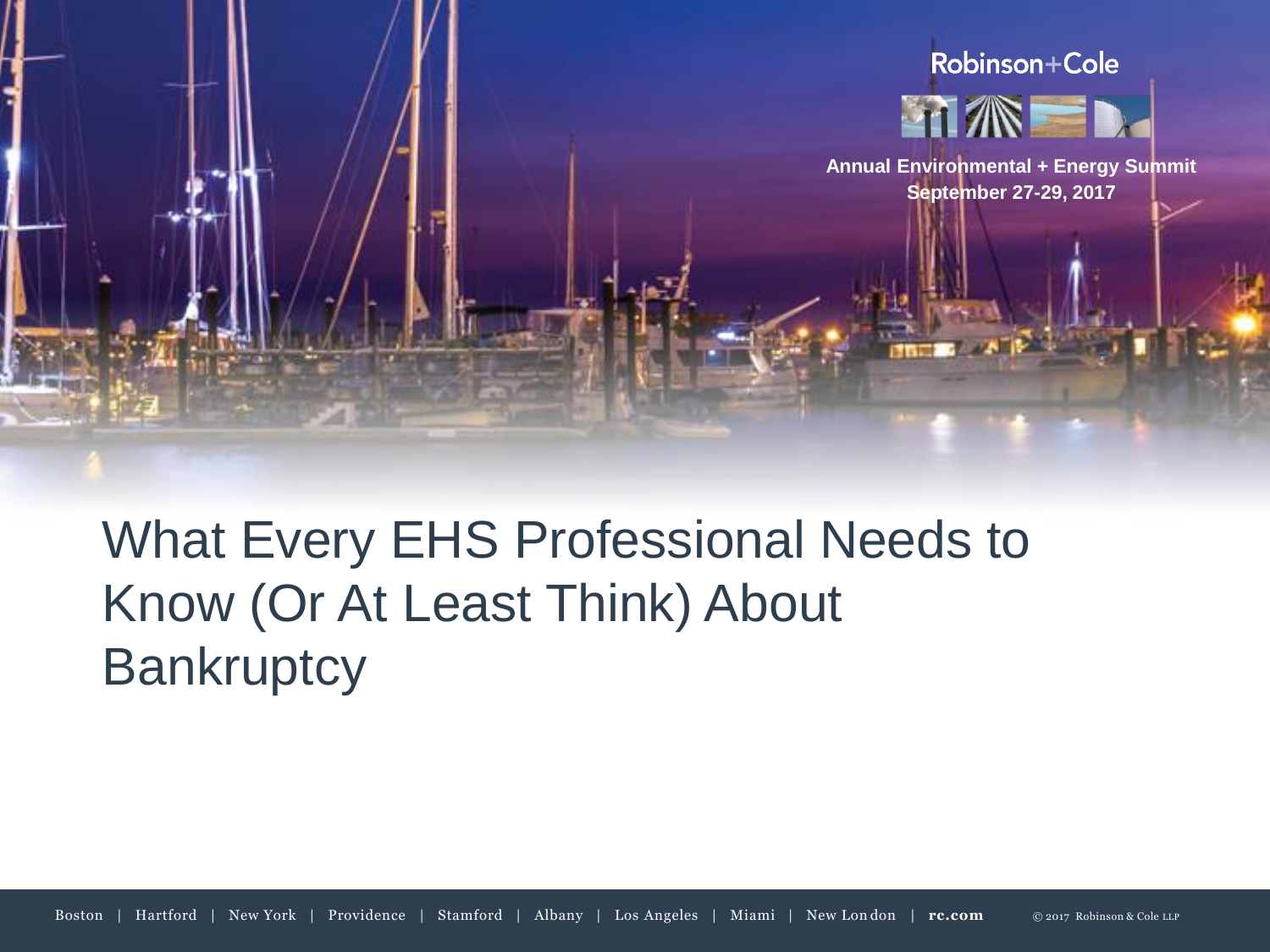## Commencement of the Case

### • Purpose of Bankruptcy

- Provide the debtor with a "fresh start"
- Provide for the adequate protection of creditor's interest
- How is a Bankruptcy Case commenced?
	- chapter 11/chapter 7
		- **voluntary**
		- involuntary



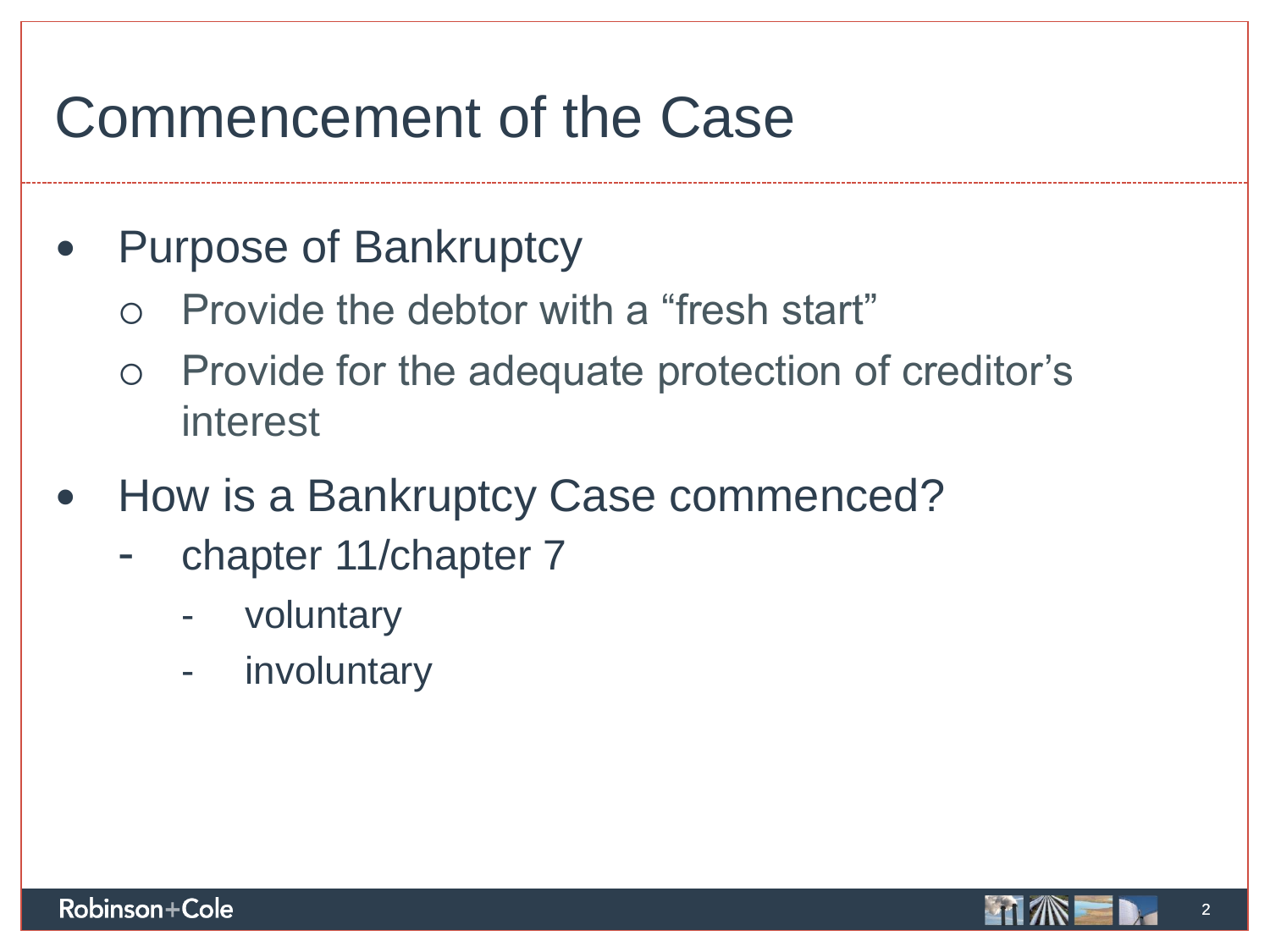## Commencement of the Case, con't

- Players
	- **Debtor**
	- Judge
	- United States Trustee
	- Committee
	- Creditors
	- Equity

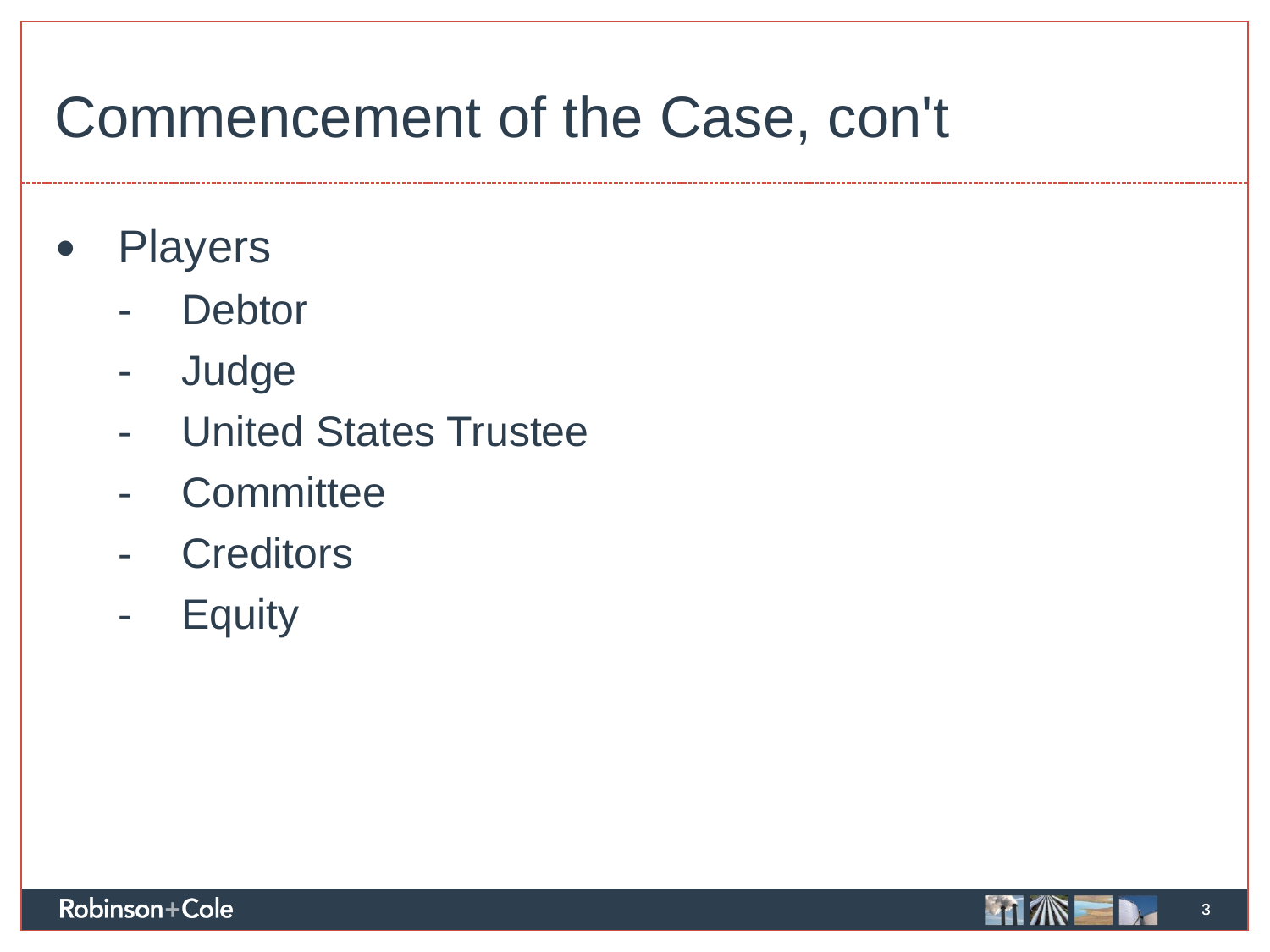# Key Issues

- 1. Automatic Stay
- 2. Abandonment
- 3. Claim: Dischargeability
- 4. Claim: Allowance/Disallowance
- 5. Priority

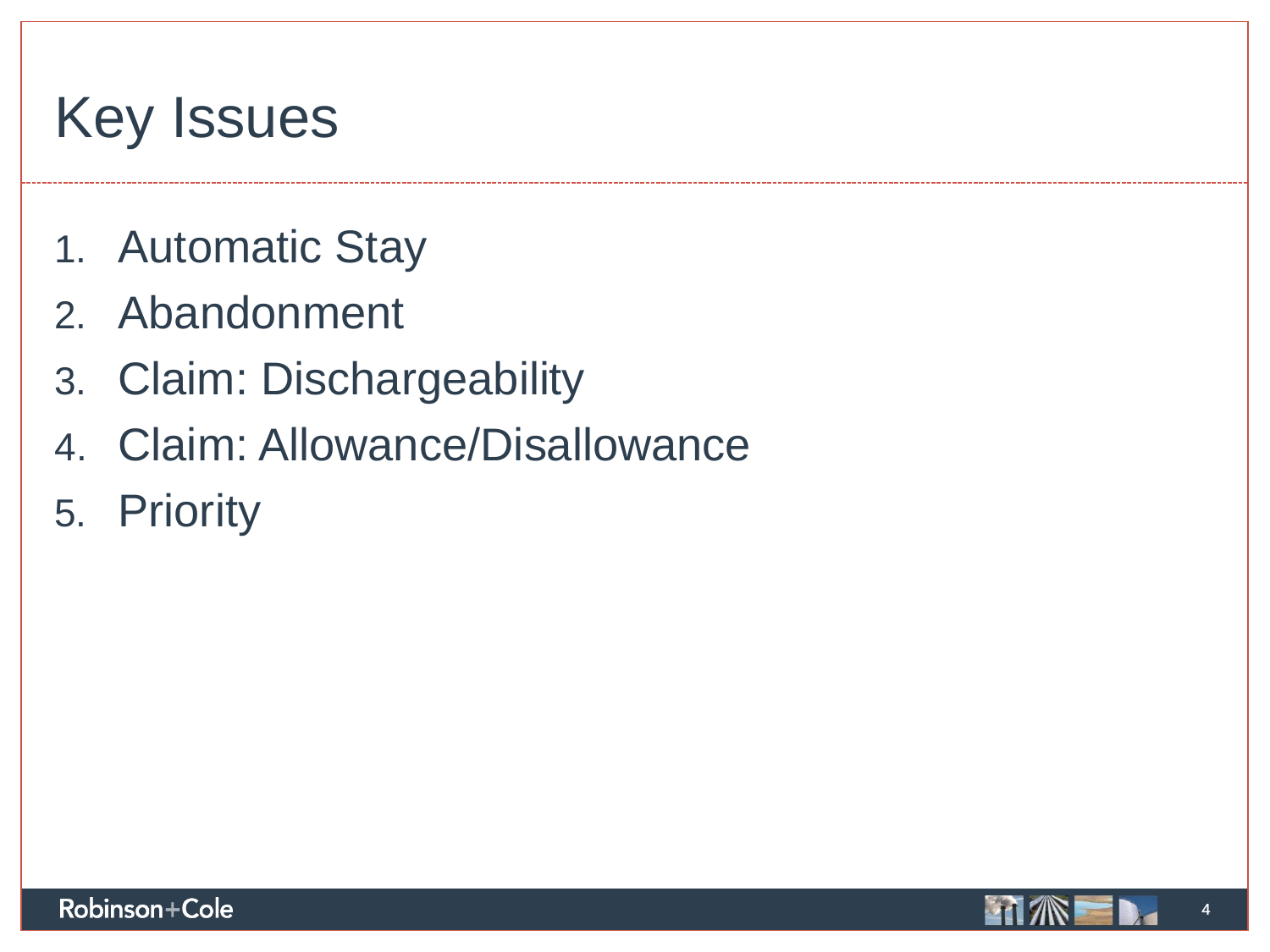## Automatic Stay

- Generally stays any action against the debtor or its property
	- Creditors (including environmental claimants) required to pursue claims In the bankruptcy
	- Intent is to place creditors on even footing and insure equitable distribution of debtor's assets
- Does not extend to government exercise of police powers (e.g., order to clean up property)
- *City of New York v. Exxon Corp.* 932 F.2d 1020 (2d Cir. 1991)

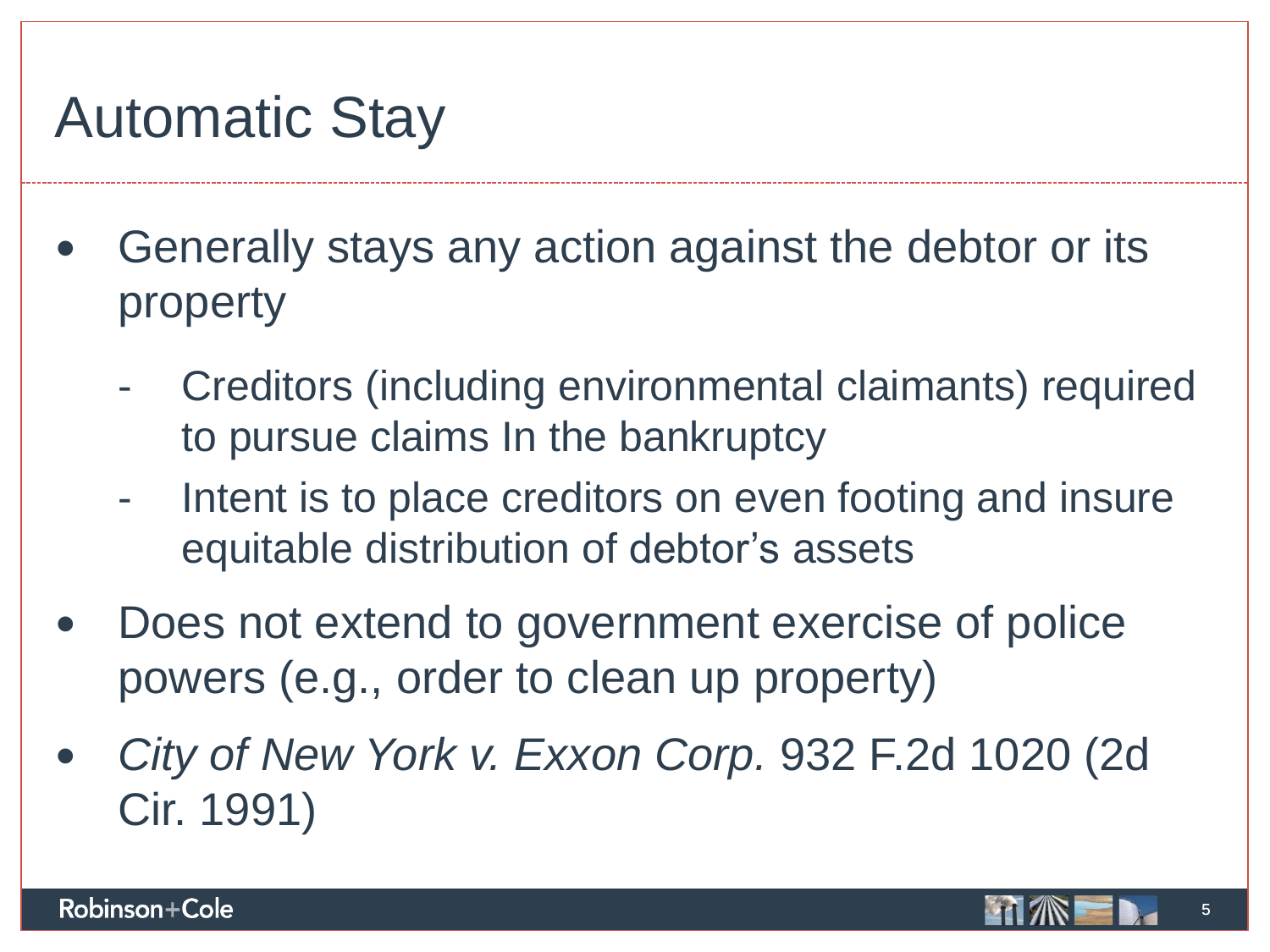### Abandonment

- Bankruptcy Code allows debtors to abandon property that is burdensome
- But a debtor cannot abandon property if doing so may cause imminent harm
- *Midlantic Nat'l Bank v. New Jersey Dept. of Envtl. Prot.,* 474 U.S. 494 (1986)

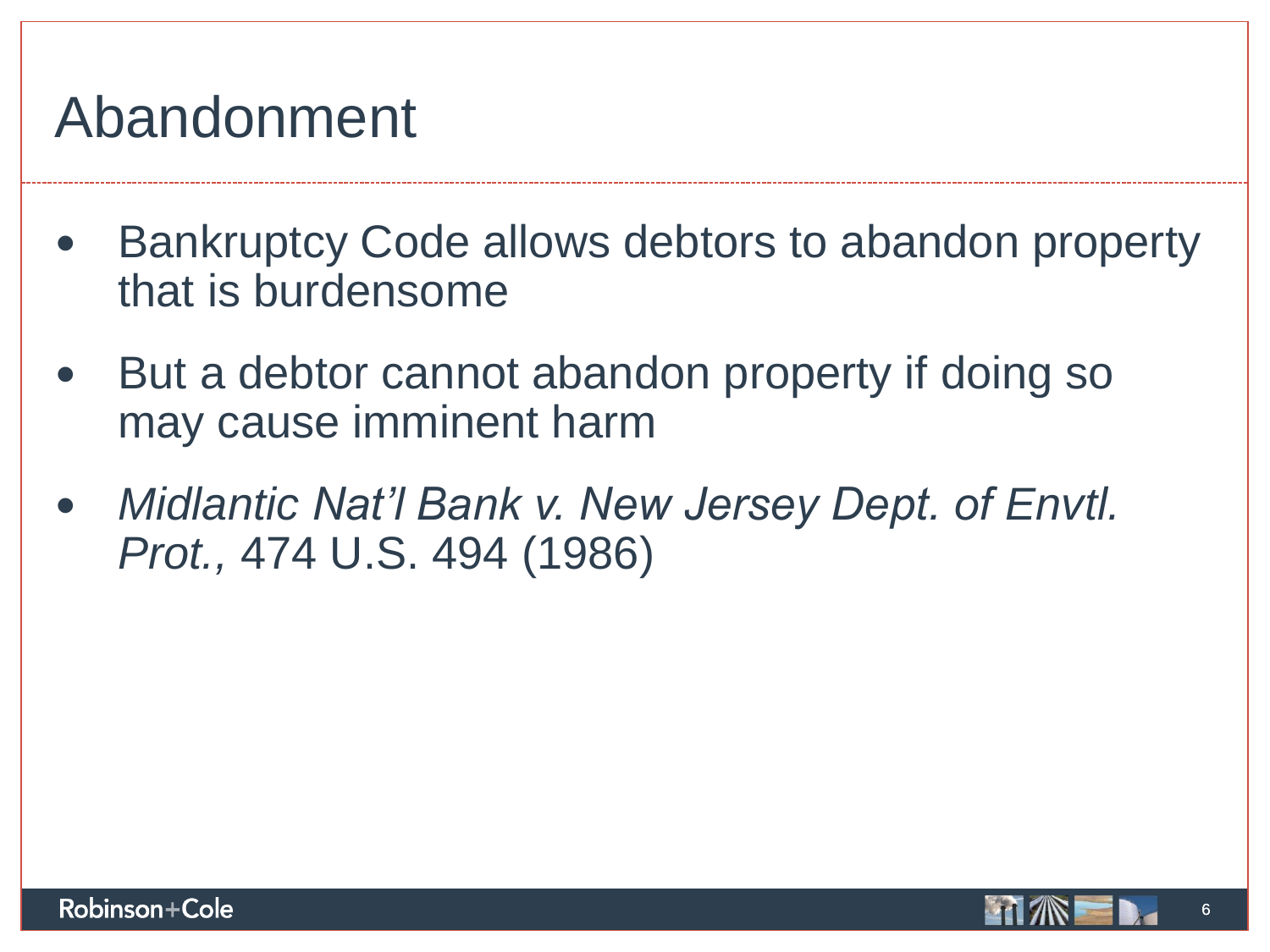- A "claim" is a right to payment
- "Claims" that "arise" before the date the Chapter 11 Plan is Confirmed are dischargeable
	- o Includes contingent claim for cleanup costs
	- o Does not include obligations under cleanup orders

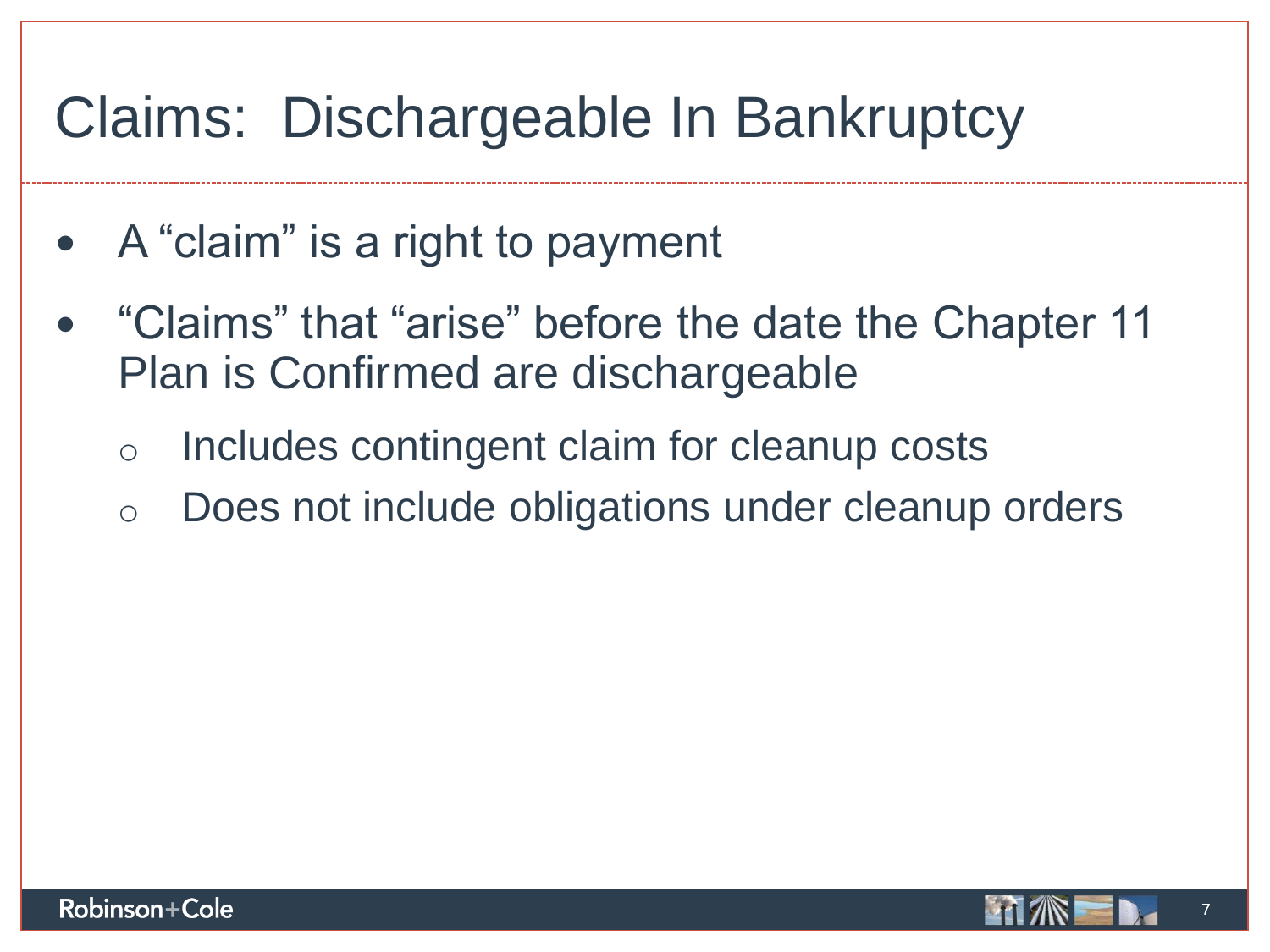- *Ohio v. Kovacs*, 469 U.S. 274 (1985)
	- A right to an equitable remedy becomes a "claim" only when money damages are an alternative to (or substitute for) the equitable remedy itself, notwithstanding other money damages that may flow directly from the breach.
	- A dischargeable claim exists only if the right to payment is an "alternative" to the right to an equitable remedy ... [such that] the two remedies would be substitutes for one another.

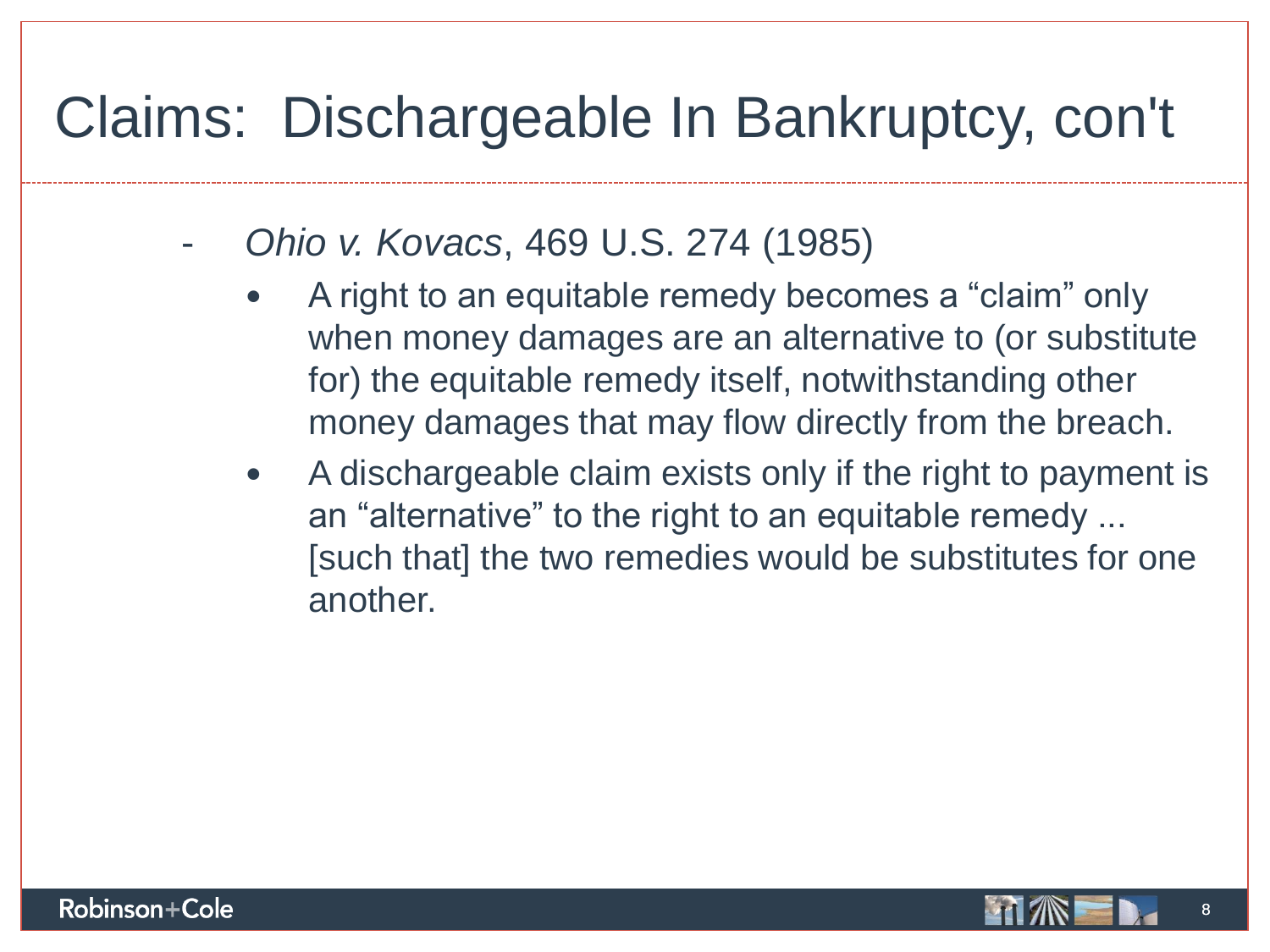- *United States v. Apex Oil Co.,* 579 F.3d 734 (7th Cir 2009)
	- An injunction requiring remediation under the Resource Conservation and Recovery Act (RCRA), 42 U.S.C. § 6973, did not give rise to a right of payment, was not a claim under the Bankruptcy Code, and was therefore not dischargeable.

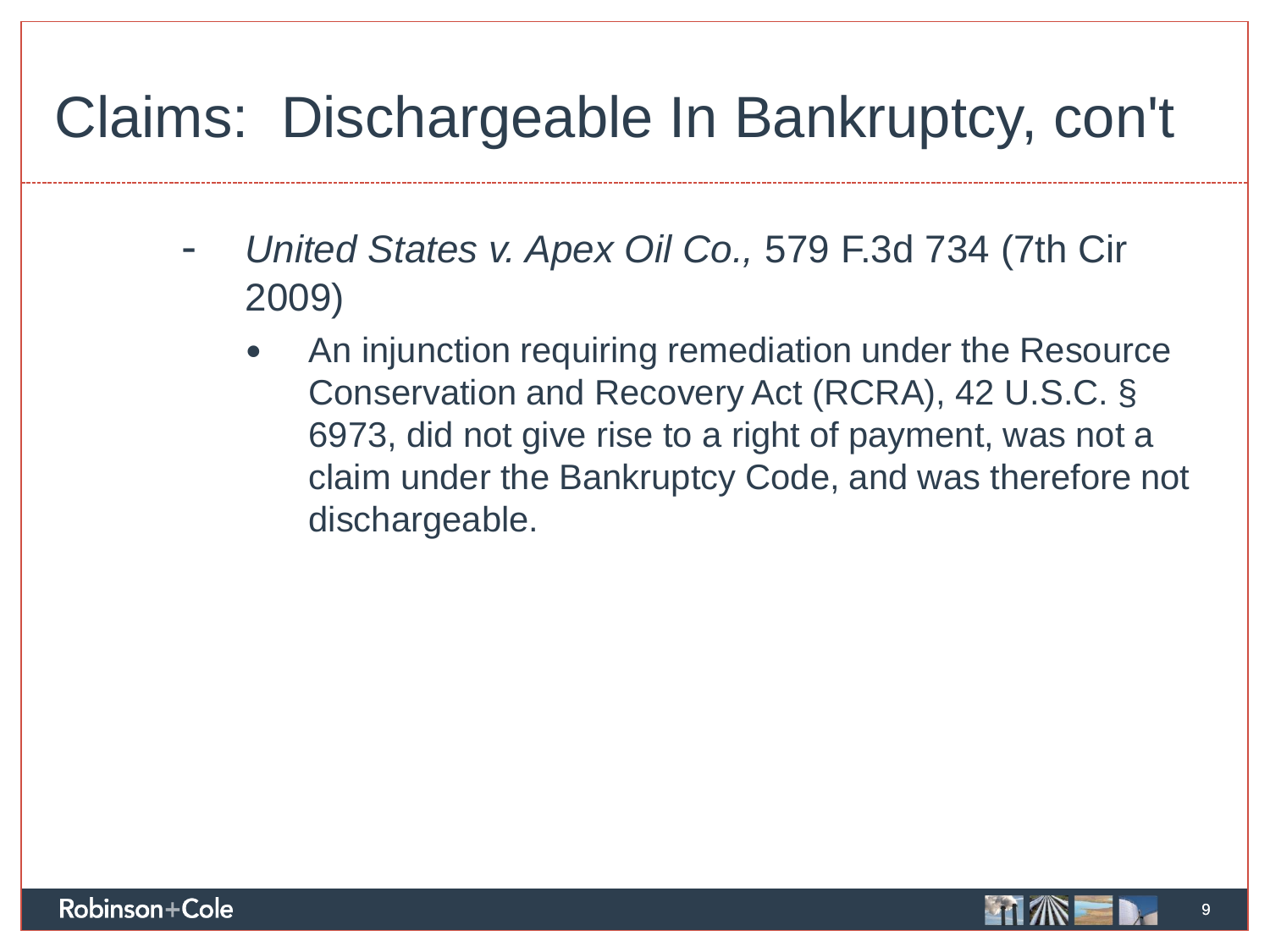- *In re Chateaugay Corp.,* 944 F.2d 997 (2d Cir. 1991)
	- Injunctions intended to remedy past contamination, which can be treated as a monetary obligation and discharged. Those that are intended to prevent future contamination, cannot be discharged.

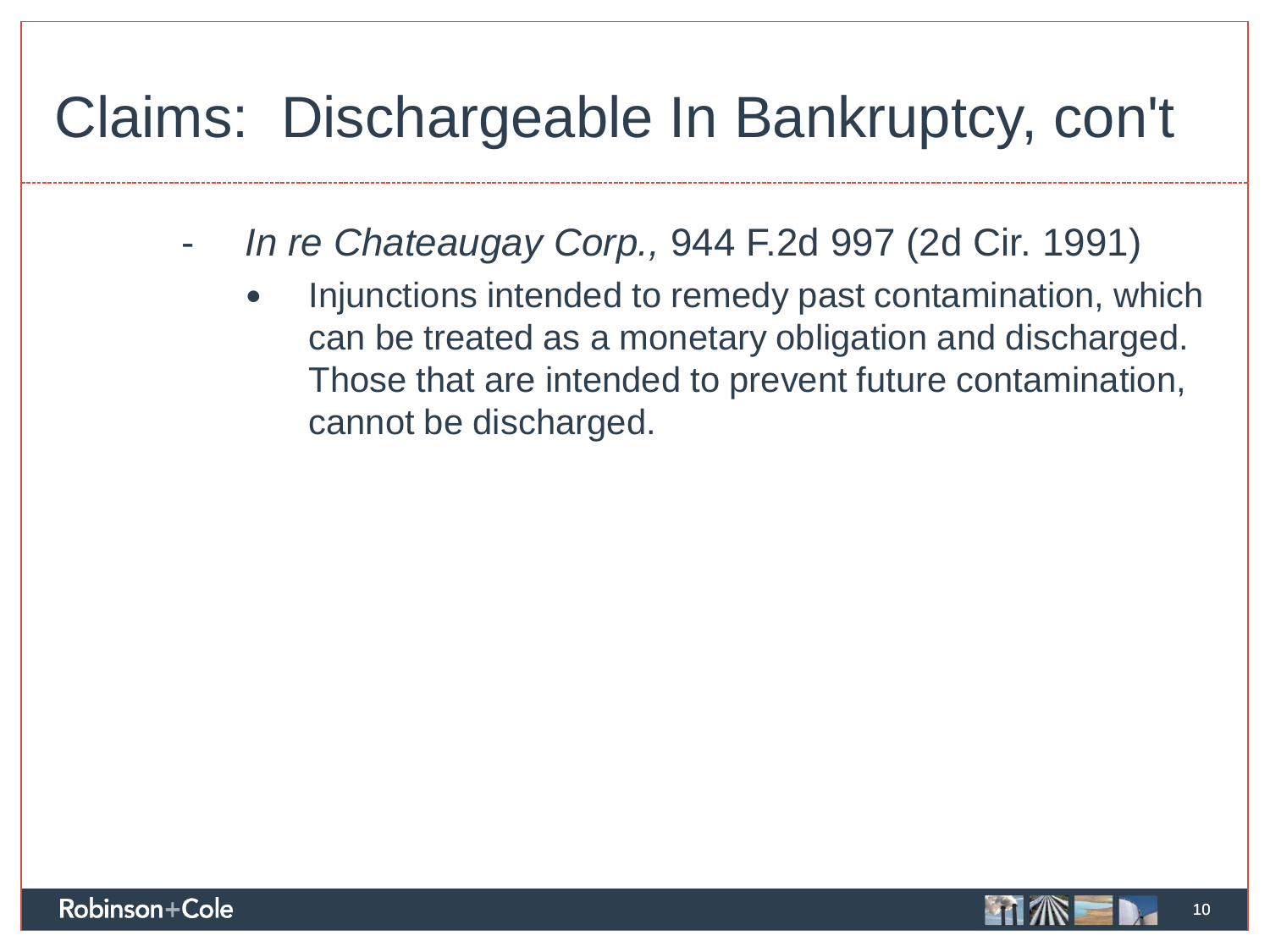- *In re CMC Heartland Partners*, 966 F.2d 1147 (7th Cir. 1992)
	- CERCLA Section 107 generally requires remediation of past contamination, which would be dischargeable; however, it also creates an "obligation that runs with the land." Any owner of contaminated property would have an obligation to remediate; thus, the debtor's obligation was deemed a post-bankruptcy obligation arising from the ownership of the land, and not from the disposal of waste by its predecessor in interest.
	- When does an environmental claim "arise?
		- When the release occurs?
			- *Chateaugay I*, 944 F.2d 997 (2d Cir. 1991))
		- When claim is foreseeable?
			- Future claim not fairly contemplated *(In re Nat'l Gypsum,* 139 B.R. 397 (N.D. Tx. 1992))

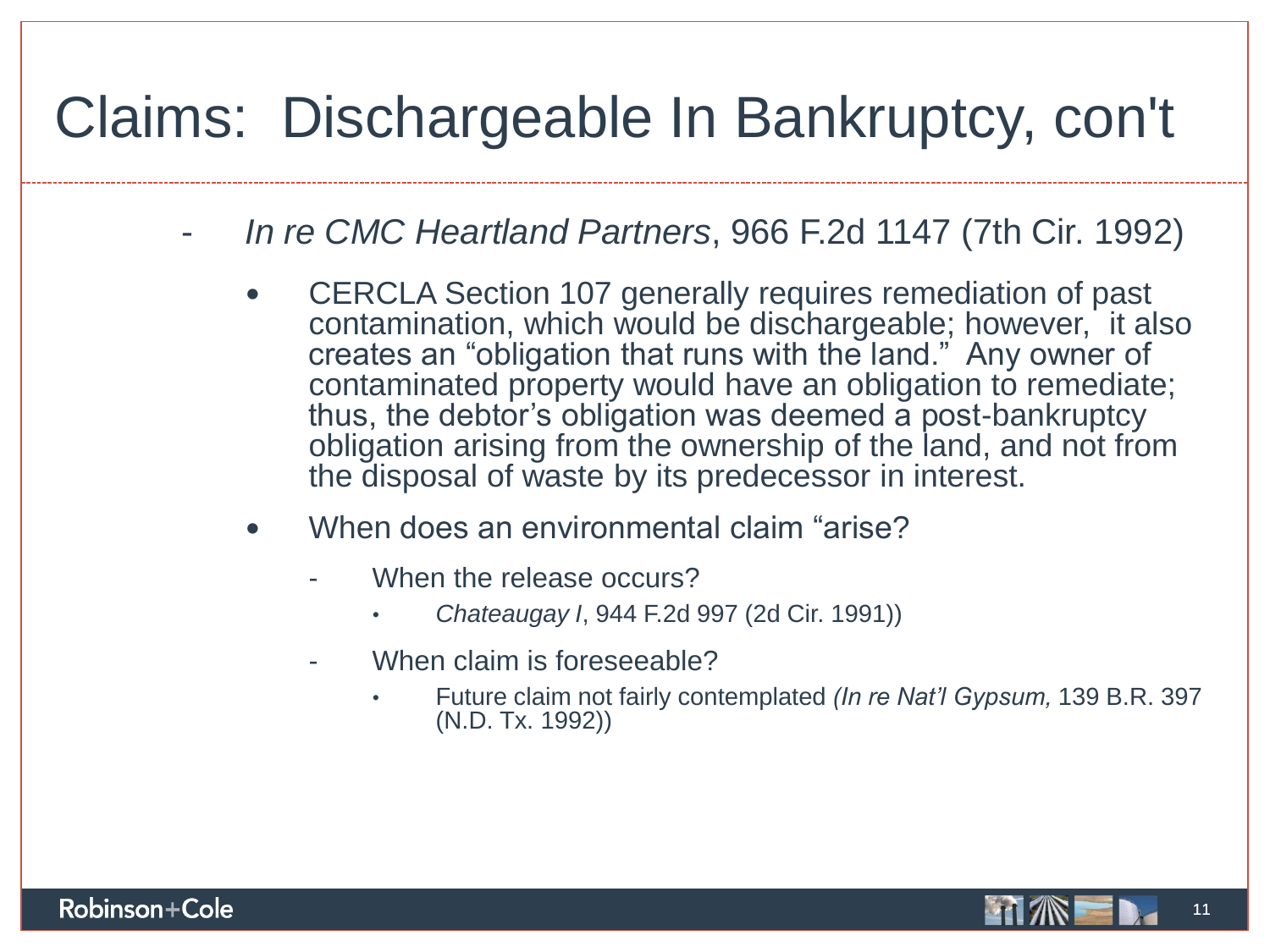## Claim Allowance/Disallowance Process (11 U.S.C. § 502)

- Costs Incurred Prepetition (Past Costs) are generally allowed
	- *In re G-I Holdings, Inc.,* 308 B.R. 196 (Bankr. D.N.J. 2004
- Contingent Claims (Future Costs)—It Depends
	- Allowance depends on nature of claim
	- Claims of co-liable parties for reimbursement of future costs or contribution often disallowed under Section 502(e)
	- *In re Lyondell Chem. Co.,* 442 B.R. 236 (Bankr. S.D.N.Y. 2011)

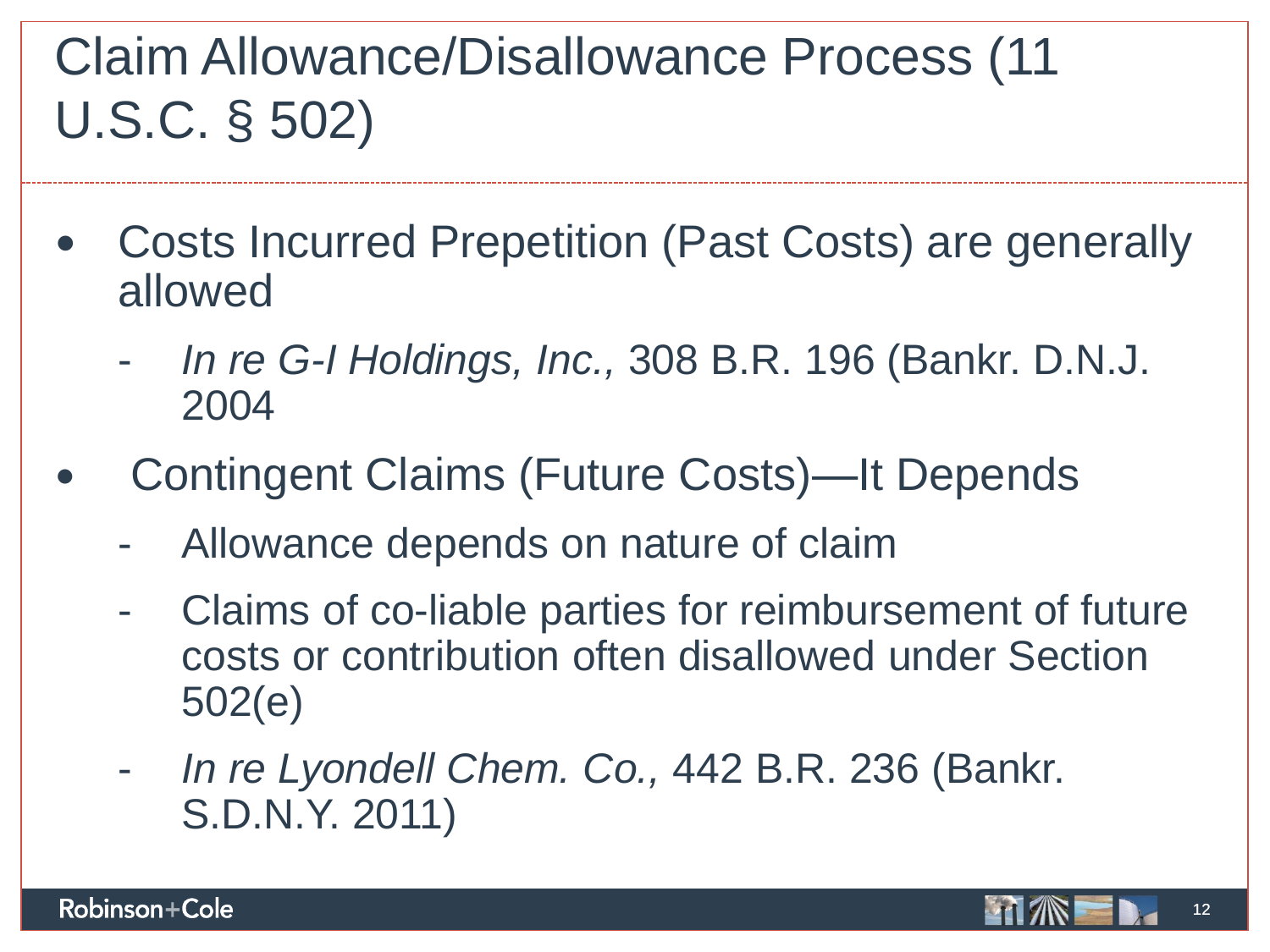# Priority (11 U.S.C. § 507; 11 U.S.C. § 503)

- General Unsecured Claims
	- Includes monetary claims for prepetition cleanup costs (past costs)
	- Entitled to distribution on pro rata basis with other general unsecured creditors after satisfaction of all secured and priority claims.

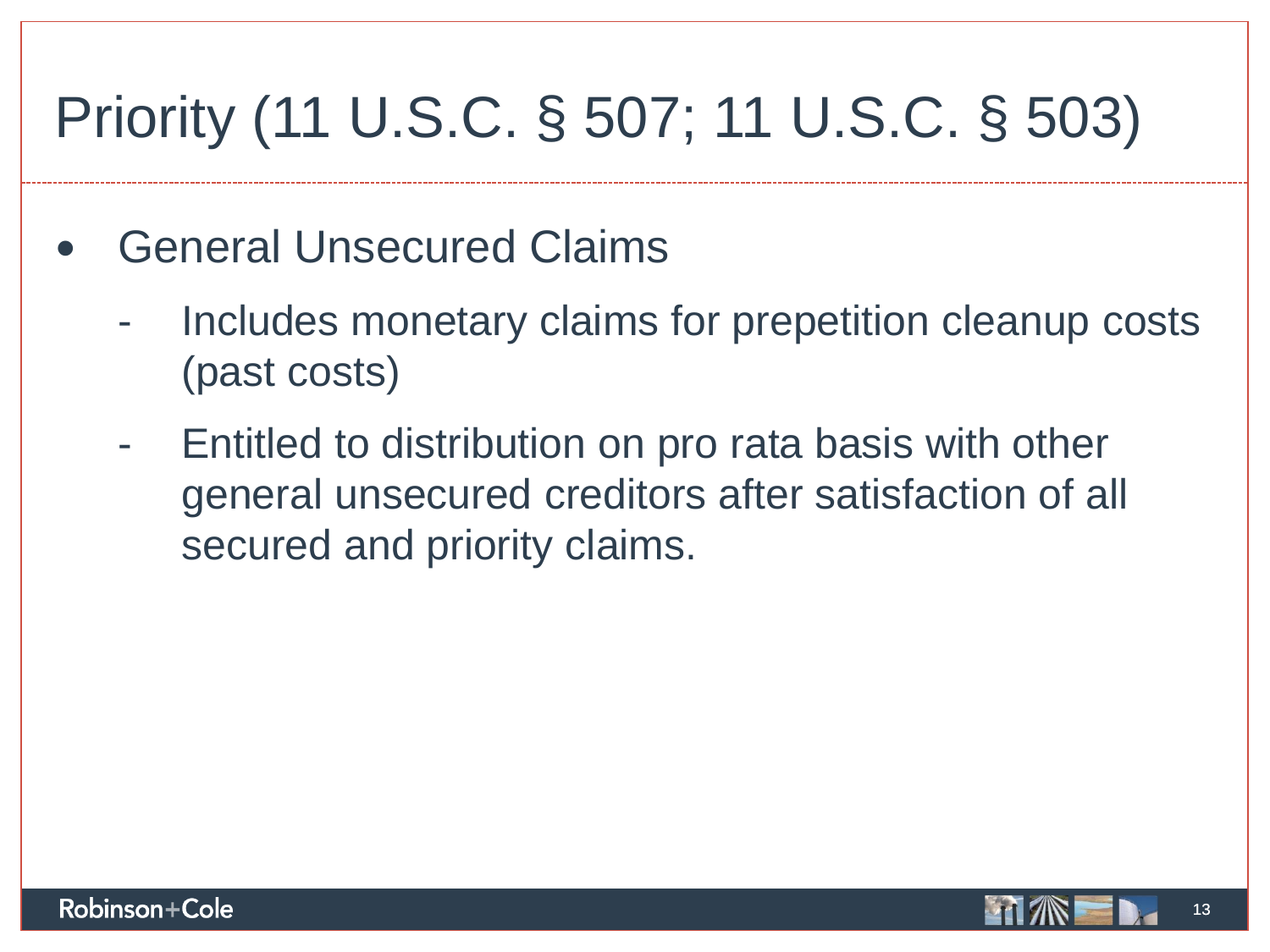### Priority (11 U.S.C. § 507; 11 U.S.C. § 503), Cont'd

- Administrative Expense Claims
	- Generally includes monetary claims for environmental costs incurred post-petition: (1) to address contamination that poses imminent danger to public health or the environment or (2) brings debtor's operations into compliance with applicable environmental laws.
	- Typically only applies to cleanup costs at site owned by the debtor

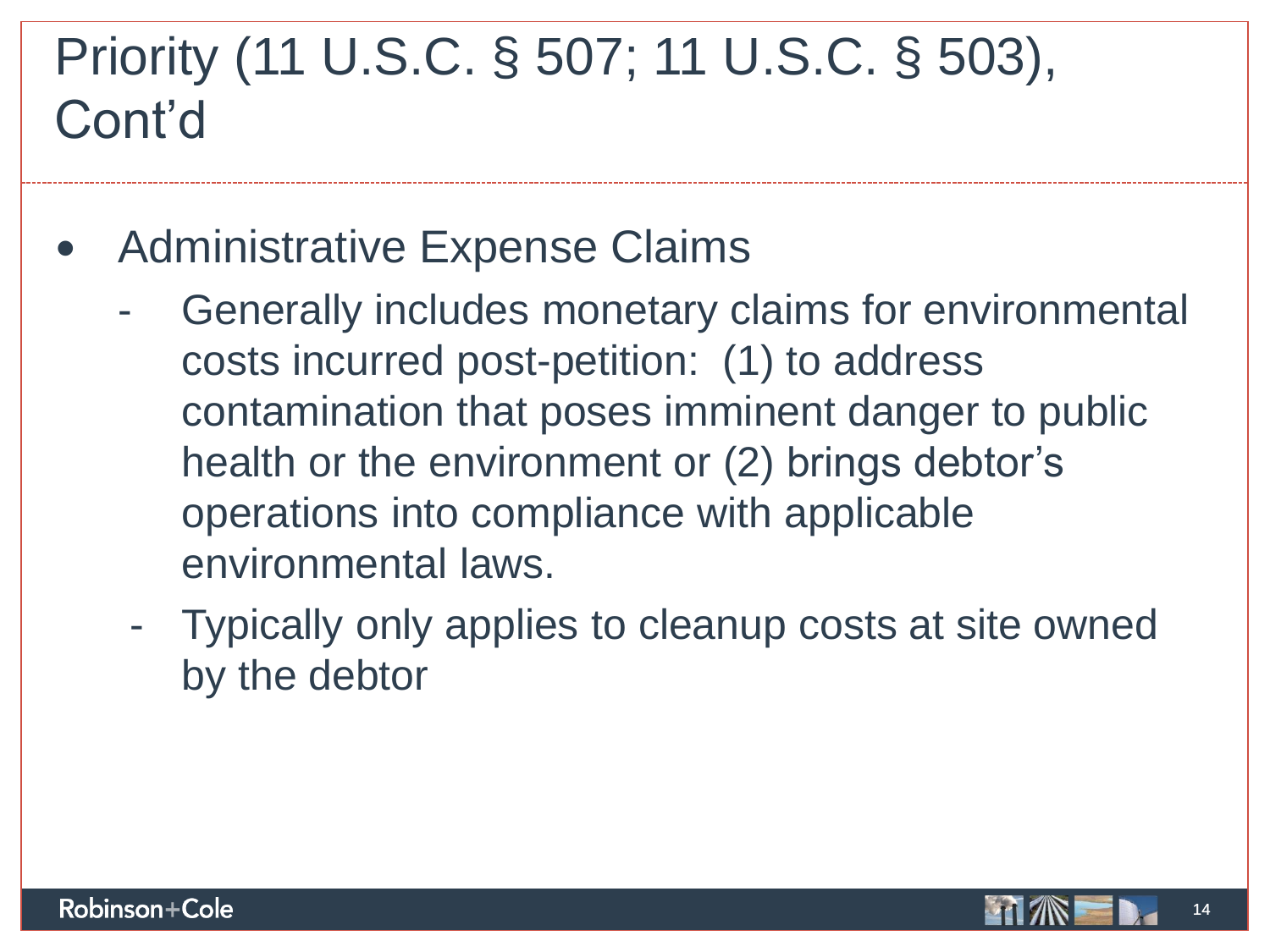#### SCENARIO #1: YOU PURCHASE POTENTIALLY CONTAMINATED PROPERTY AND SELLER FILES FOR BANKRUPTCY

### **The Scenario**

- Your Company purchases potentially contaminated property from Private Party.
- Private party agrees to provide Your Company with an indemnity against remediation costs.
- Several years later, but before indemnity expires, you find contamination and assert an indemnity claim.
- In the midst of negotiations, Private Party files a bankruptcy petition.
- What happens?

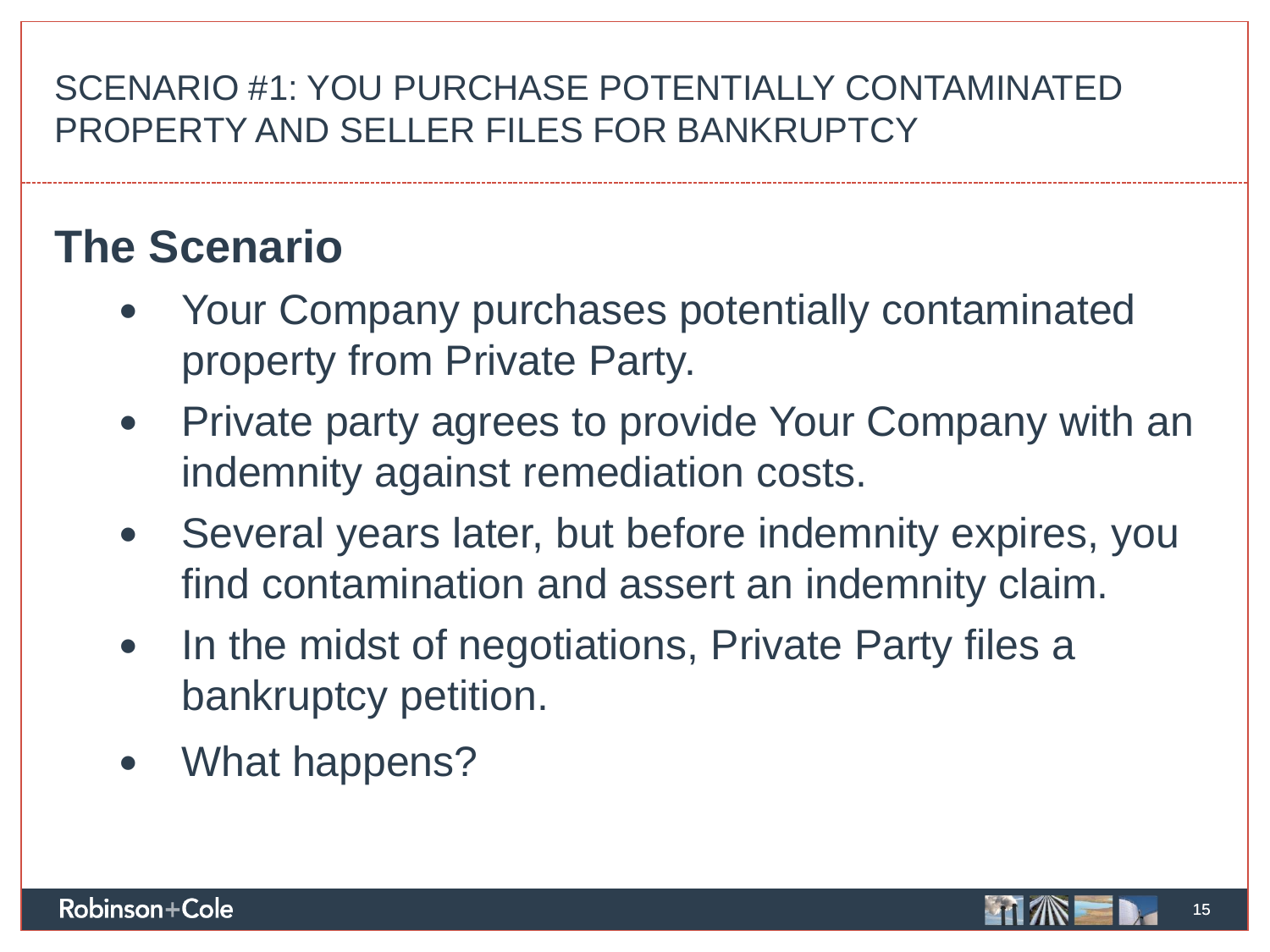#### SCENARIO #1: YOU PURCHASE POTENTIALLY CONTAMINATED PROPERTY AND SELLER FILES FOR BANKRUPTCY, con't

### **Environmental Considerations When Acquiring Assets from Solvent Seller**

- If seller files for bankruptcy:
	- Negotiations seeking payment under indemnity agreement must cease under automatic stay provision of the Bankruptcy Code. *See* 11 U.S.C. § 362(a).
	- o Obligations to buyer to provide indemnity and perform remediation are likely to be bankruptcy claims, not ongoing obligations. *See Route 21 Associates of Belleville, Inc. v. MHC, Inc.,* 486 B.R. 75 (S.D.N.Y. 2012) (debtor not required to fulfill contractual obligation to private party to complete remediation).
	- o Seller may be required to continue any free-standing obligation to government to perform remediation.

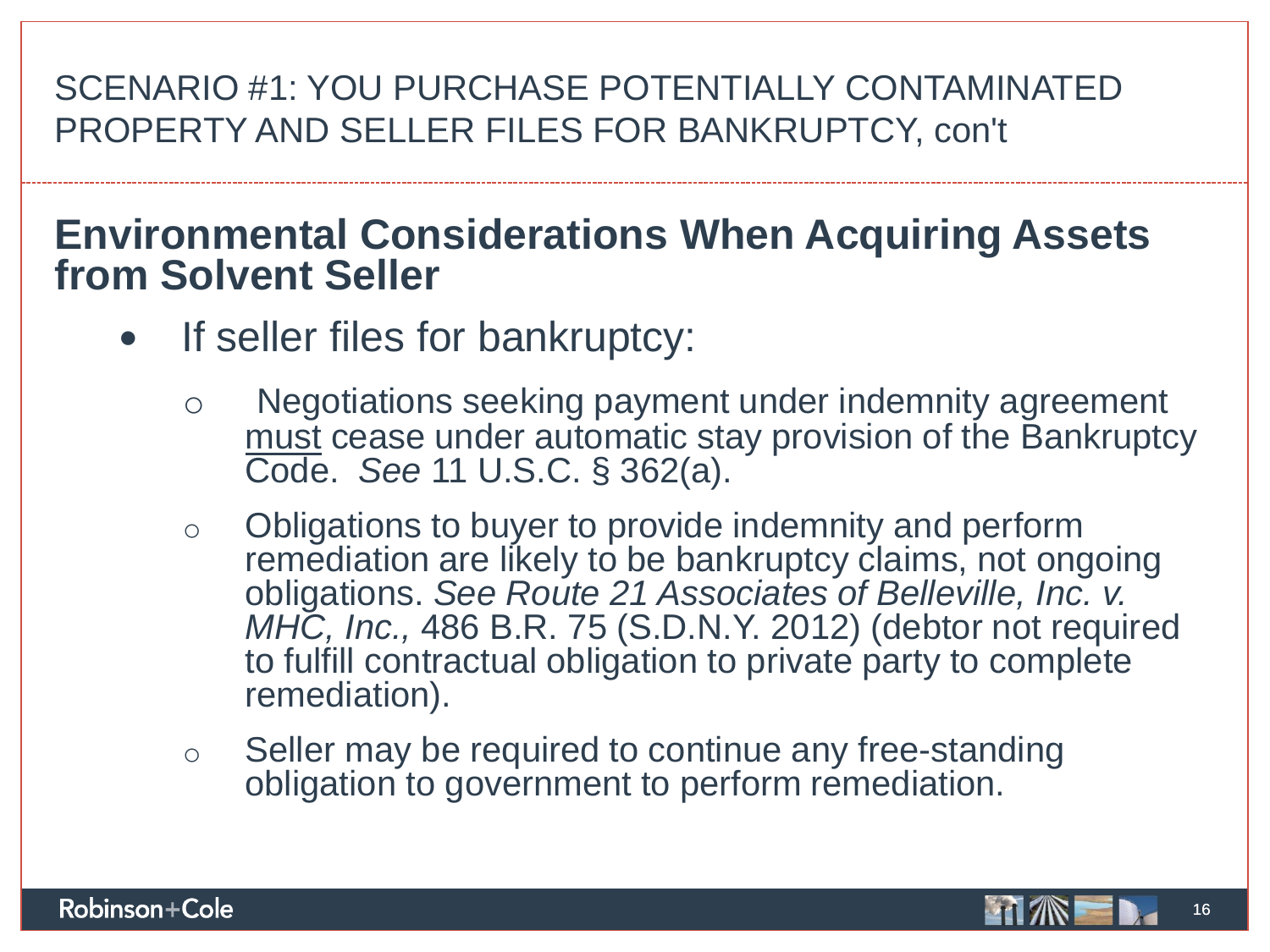#### SCENARIO #1: YOU PURCHASE POTENTIALLY CONTAMINATED PROPERTY AND SELLER FILES FOR BANKRUPTCY, con't

- o Government may look to buyer for additional protection
- o If sale was made when seller was insolvent, consider risk that transaction may constitute a fraudulent transfer. *Tronox Inc. v. Anadarko Petroleum Corp. (In re Tronox Inc.)*, 503 B.R. 239 (Bankr. S.D.N.Y. 2013) (fraudulent transfer where environmental and tort liability transferred without sufficient resources).

o Executory contract concepts may not be relevant **Solvency/Bankruptcy Tips to Consider When Purchasing Property**

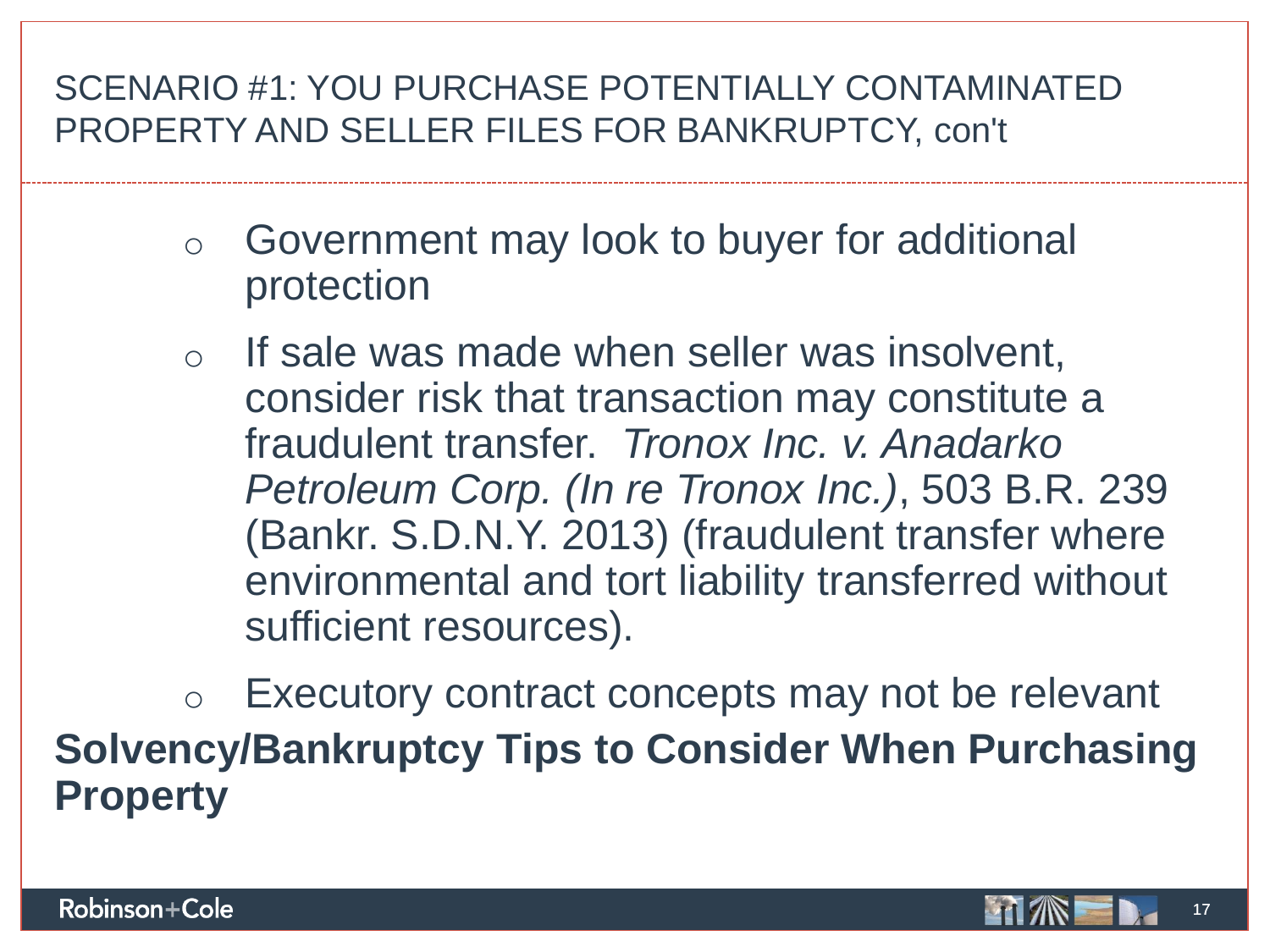### SCENARIO #2: YOU REMEDIATE AND FILE CERCLA CLAIM AGAINST SELLER

### **The Scenario**

- Same as Scenario #1, except:
	- Your Company remediates the purchased property and files a CERCLA cost recovery claim against Private Party
	- Private Party then files a bankruptcy petition.
- What happens?

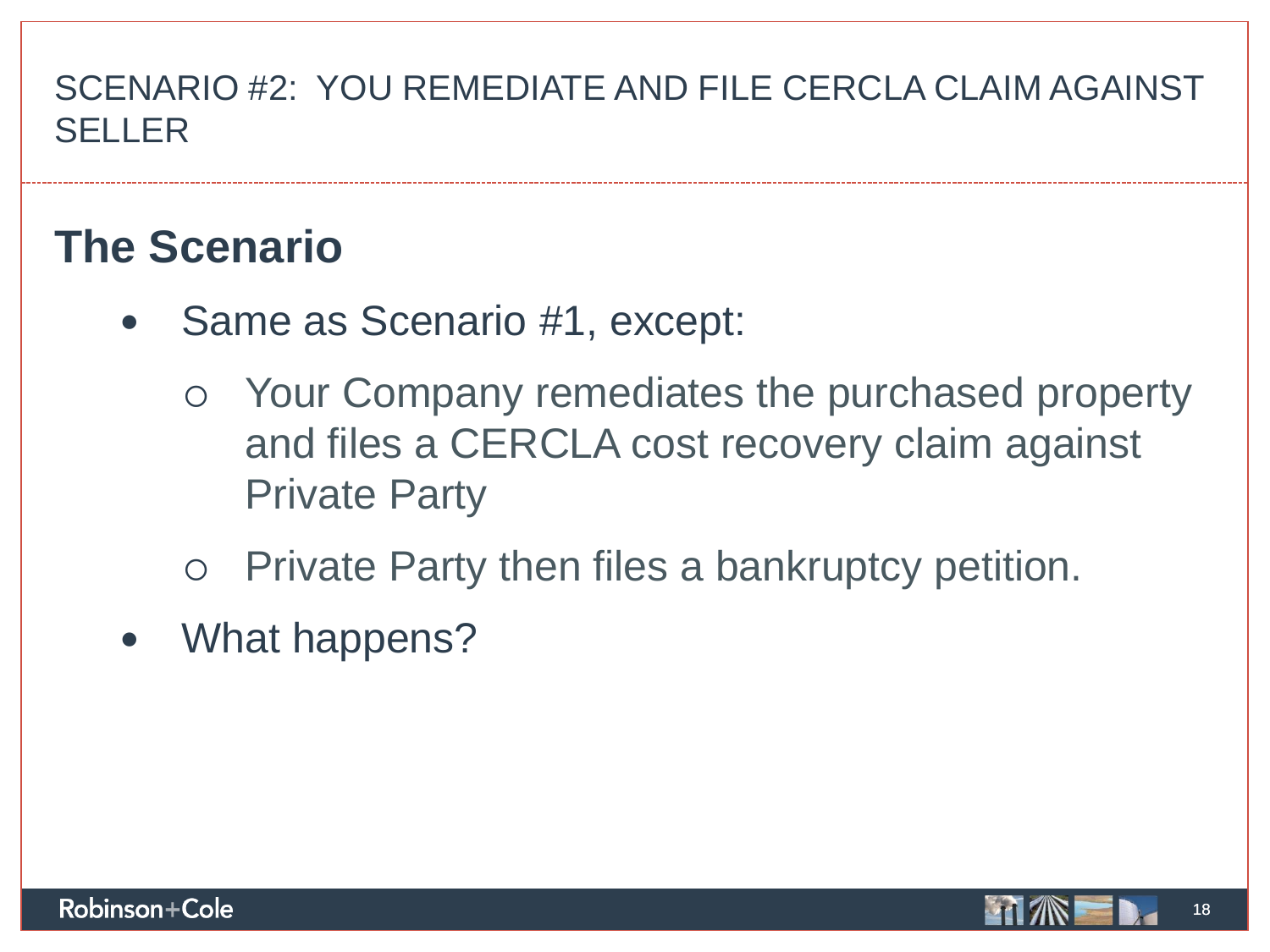### SCENARIO #2: YOU REMEDIATE AND FILE CERCLA CLAIM AGAINST SELLER, con't

#### **Pursuing a Cost Recovery Claim Against a Private Party in Bankruptcy**

- CERCLA provides for a private right of action to recover for environmental costs.
	- *United States v. Atl. Research Corp*., 551 U.S. 128, 140-41(2007)
- General Unsecured Claim
	- Cost recovery claim would constitute a general unsecured claim.
	- Creditor would need to file a proof of claim by the bar date and prove damages.
- Automatic Stay Applies
	- Filing of bankruptcy petition stays the continuation of any judicial proceeding and prohibits any act to "collect, assess, or recover a claim against the debtor." 11 U.S.C.  $\S$  362(a)(1) and (6).



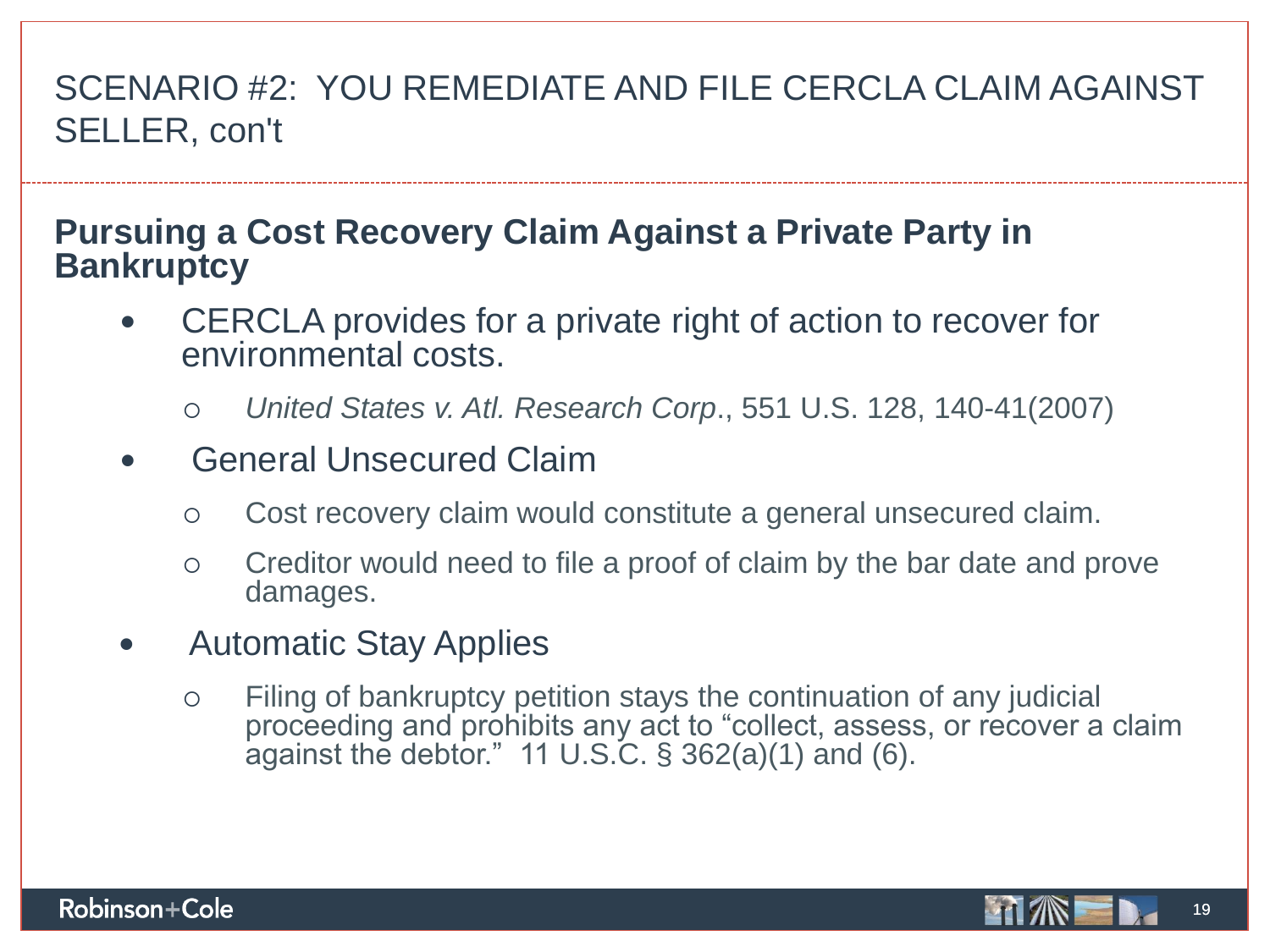#### SCENARIO #3: PARENT COMPANY'S POTENTIAL LIABILITY FOR CONTAMINATED SITE OWNED BY SUBSIDIARY

### **The Scenario**

- Your Company has a Subsidiary Company that operates a contaminated site that is impacting neighbors.
- Neighbors sue Your Company for diminution in value, nuisance, and personal injury.
- Subsidiary Company files for bankruptcy protection.
- What happens?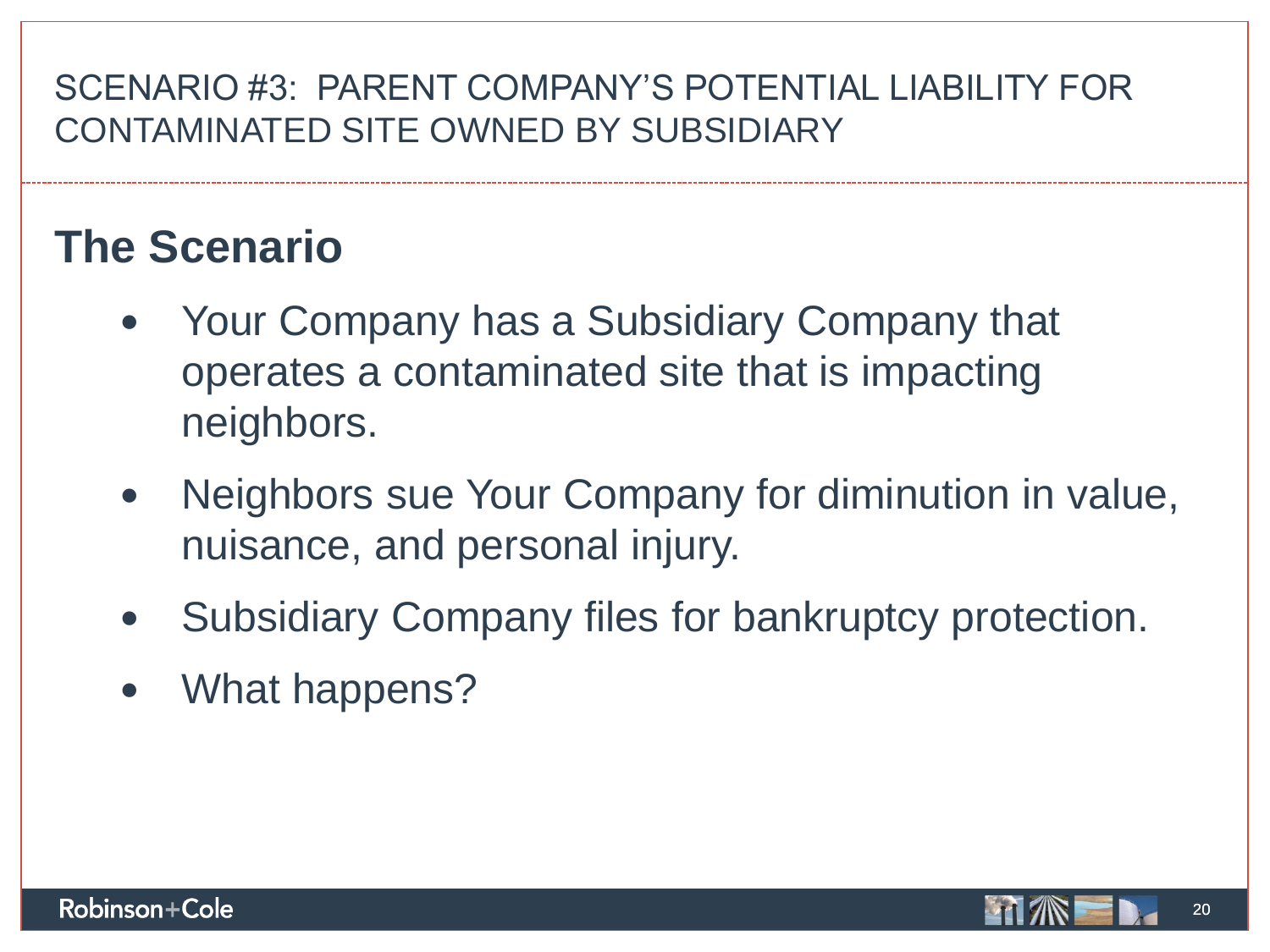#### SCENARIO #3: PARENT COMPANY'S POTENTIAL LIABILITY FOR CONTAMINATED SITE OWNED BY SUBSIDIARY, con't

### **Subsidiary Liability in Bankruptcy**

- General Rule: Corporate parents are not liable for debts of subsidiaries.
	- *United States v. Bestfoods*, 524 U.S. 51, 61 (1998) ("deeply ingrained in our economic and legal systems that a parent corporation . . . is not liable for acts of its subsidiaries").
- Exceptions: Piercing the corporate veil or alter ego
	- o If Parent and Subsidiaries are actually operated as one company (corporate formalities are not observed), then courts will treat parent/subsidiary as one entity for liability purposes.
	- Parent can also be directly liable under CERCLA if it manages, directs, or conducts activities relating to disposal or release of hazardous substances.
	- *See United States v. Best Foods,* 524 U.S. 51, 63 (1998); *see also United States v. ConAgra Grocery Prods. Co., LLC*, 4 F. Supp. 3d 243, 255 (D. Me. 2014).

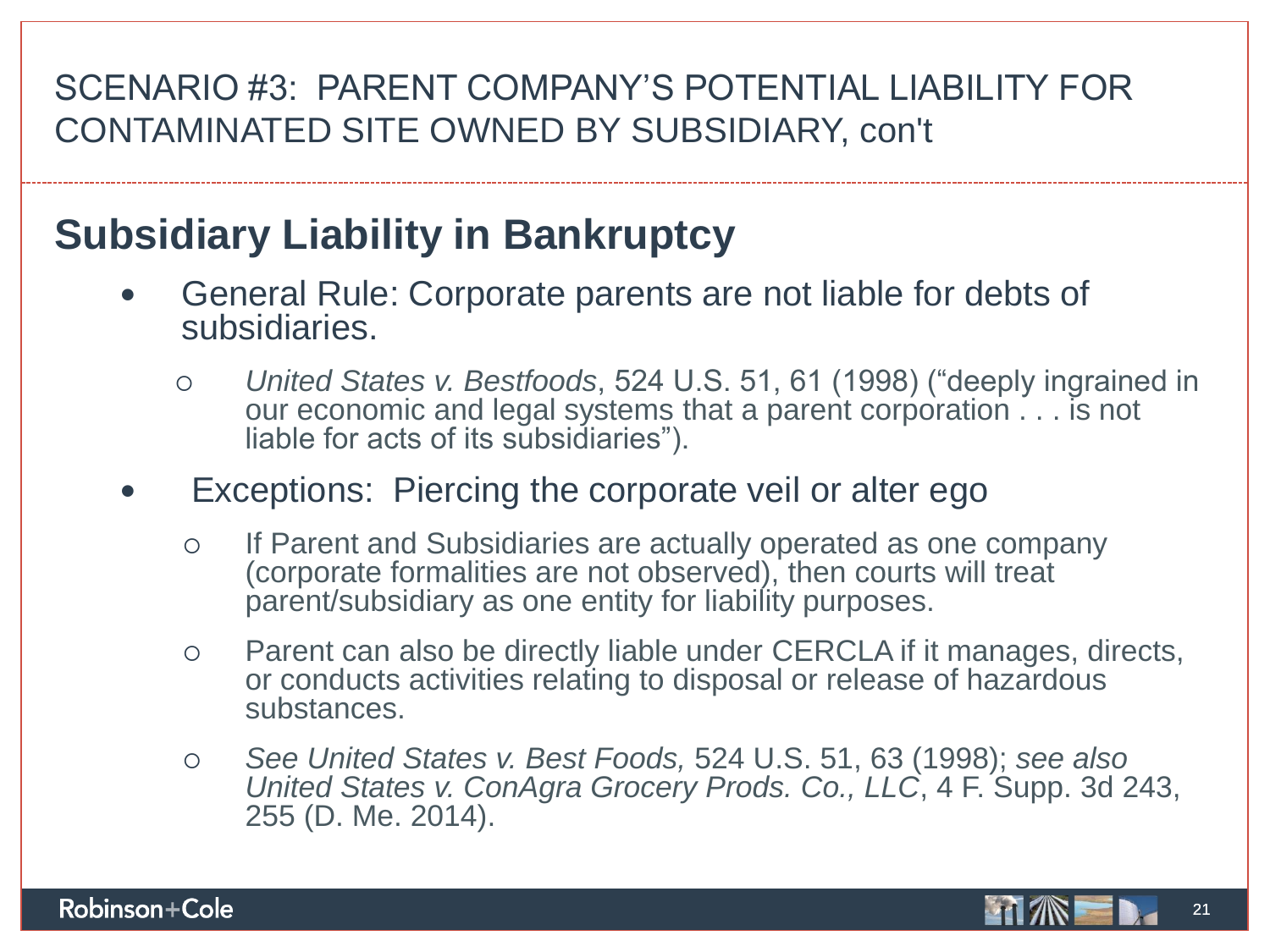#### SCENARIO #3: PARENT COMPANY'S POTENTIAL LIABILITY FOR CONTAMINATED SITE OWNED BY SUBSIDIARY, con't

- Automatic Stay Likely Would Not Apply
	- Claims against Parent would not be stayed by Subsidiary's filing of bankruptcy petition.
- Discharge:
	- Whether a Parent could obtain a release arising from its Subsidiary's environmental damage is dependent on the Circuit where the chapter 11 case is filed.
		- the Ninth and Tenth Circuit Courts of Appeals have long held that they are not permissible under the Bankruptcy Code.
		- The Second Circuit's test in Metromedia is rigorous, but not impossible, and requires the bankruptcy court to find that "truly unusual circumstances render the release terms important to the success of the plan."
		- The Fifth Circuit has rejected an attempt to protect certain third parties under a plan from claims relating to the implementation and administration of the plan.



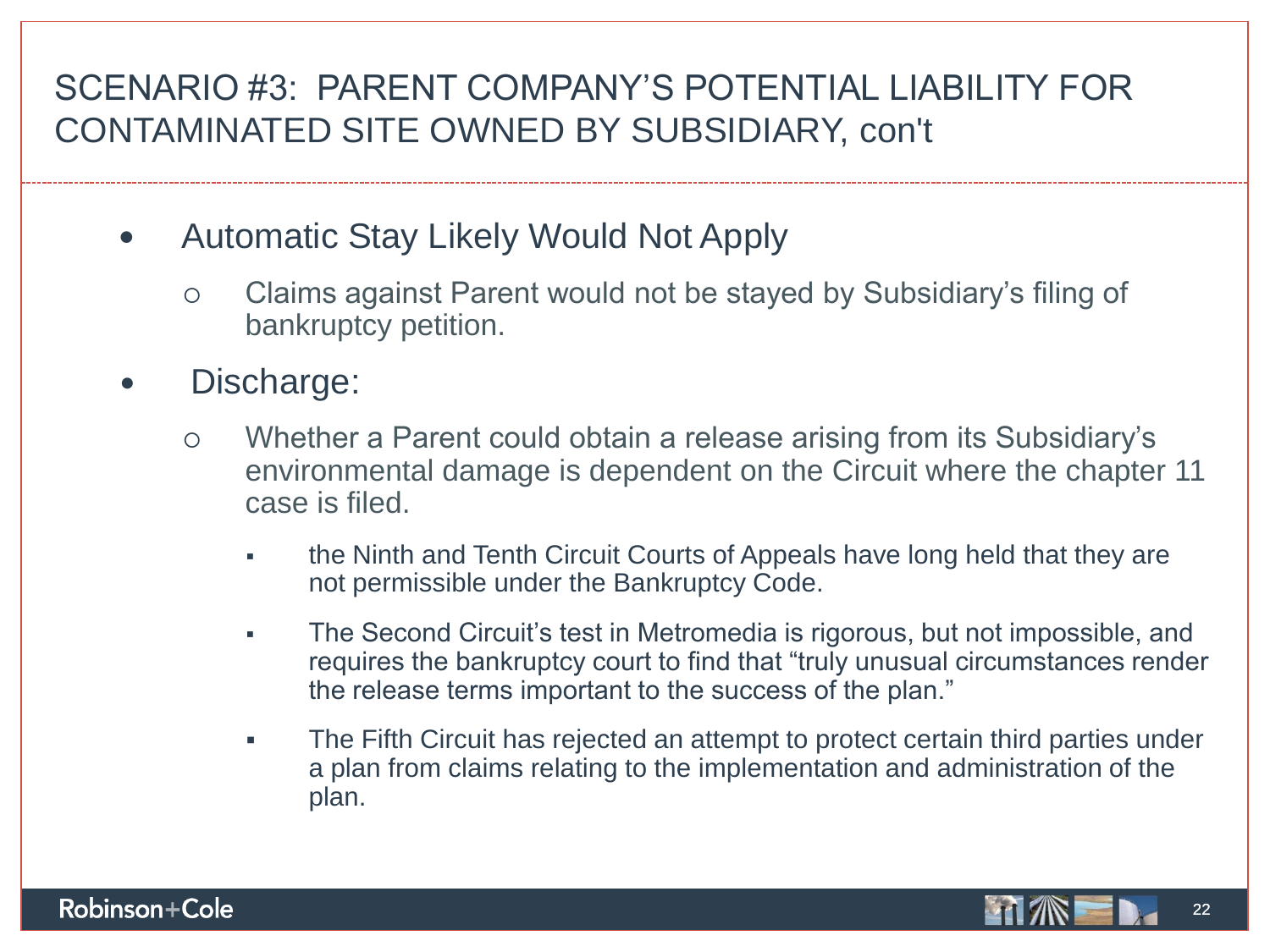### SCENARIO #4: GOVERNMENTAL AGENCY ORDERS SUBSIDIARY TO CEASE VIOLATIONS OF ENVIRONMENTAL LAWS AND REMEDIATE

### **The Scenario**

- Same as #4, except:
	- Prior to filing of bankruptcy petition, governmental agency serves Subsidiary with order to (a) cease any violations of environmental laws and (b) remediate property.
- What is the impact of the bankruptcy filing on the agency's order?

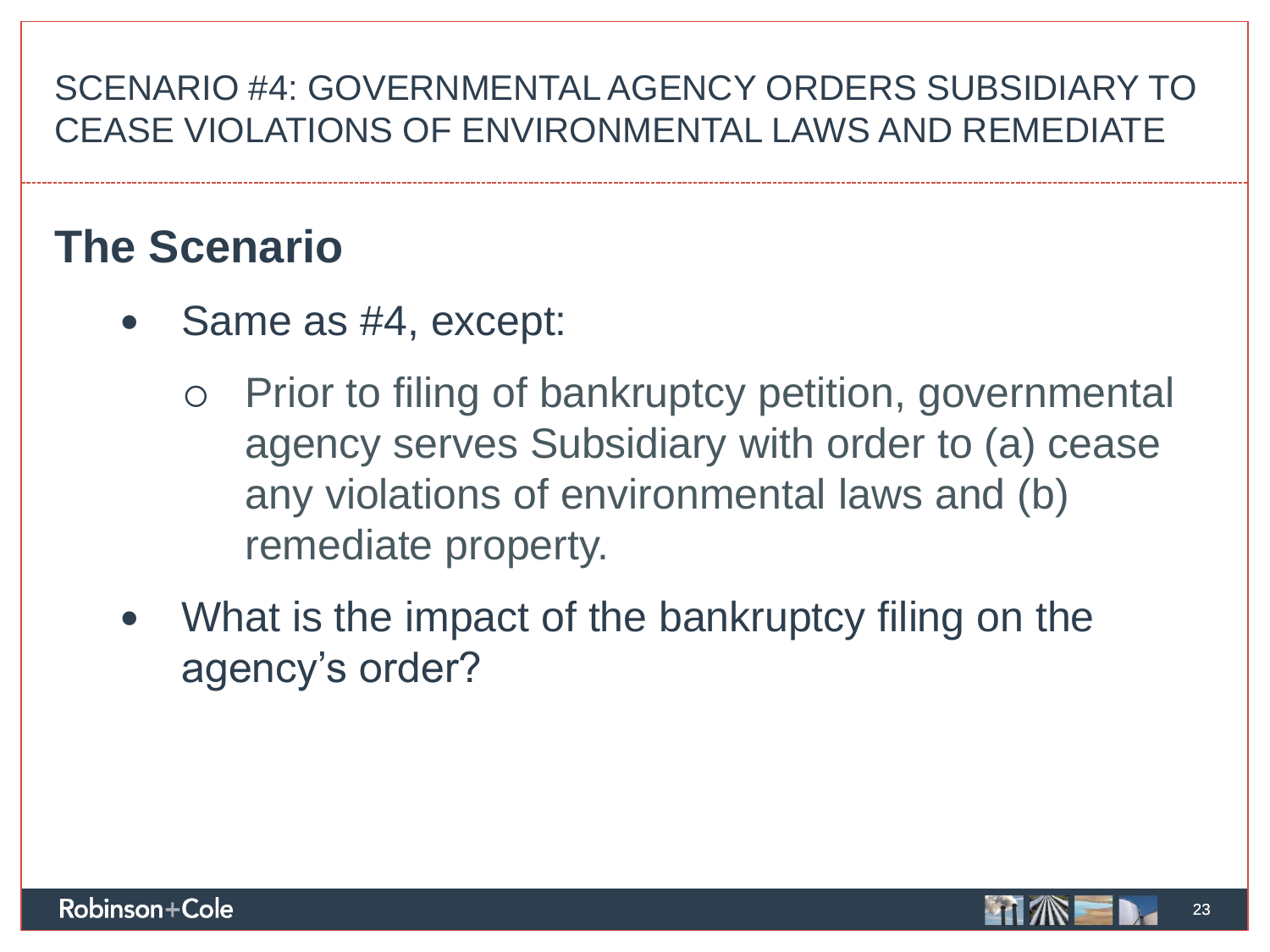#### SCENARIO #4: GOVERNMENTAL AGENCY ORDERS SUBSIDIARY TO CEASE VIOLATIONS OF ENVIRONMENTAL LAWS AND REMEDIATE, con't

### **Governmental Agency's Order in Bankruptcy**

- Governmental Unit Exception to Automatic Stay Provision:
	- Government is not restrained by automatic stay if enforcement is made pursuant to regulatory authority.
		- *See* 11 U.S.C. § 362(b)(4)
		- *U.S. v. Nicolet Inc*., 857 F. 2d 202 (1990) (holding that CERCLA cleanup costs fall within regulatory power exception to bankruptcy stay).



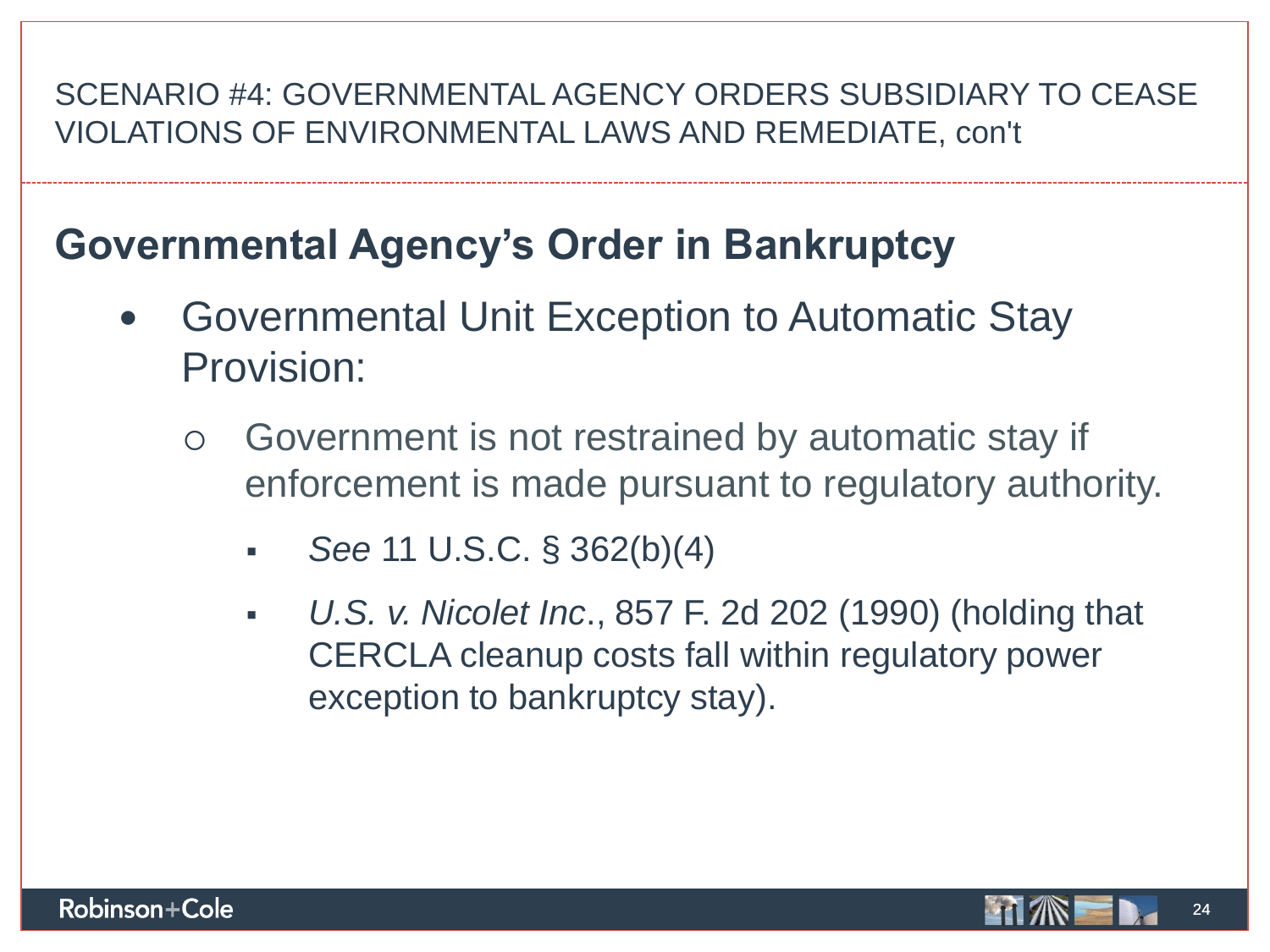#### SCENARIO #4: GOVERNMENTAL AGENCY ORDERS SUBSIDIARY TO CEASE VIOLATIONS OF ENVIRONMENTAL LAWS AND REMEDIATE, con't

- Injunctive Orders Likely Survive Bankruptcy:
	- Injunction orders do not constitute a "claim" in bankruptcy and not dischargeable.
	- This means order continues even after bankruptcy case
		- *AM Int'l v. Datacard Corp*. 106 F.3d 1342, 1348-49 (7th Cir. 1997) (RCRA cleanup order nondischargeable)
		- *In re Chateaugay*, 944 F.2d 997 (2nd Cir. 1991)
	- o Injunctive order that is "monetized by the conclusion of the bankruptcy case is a claim, and hence may be discharged."
		- *CMC Heartland Partners, 966 F.2d 1143, 1148 (7th Cir. 1992)*

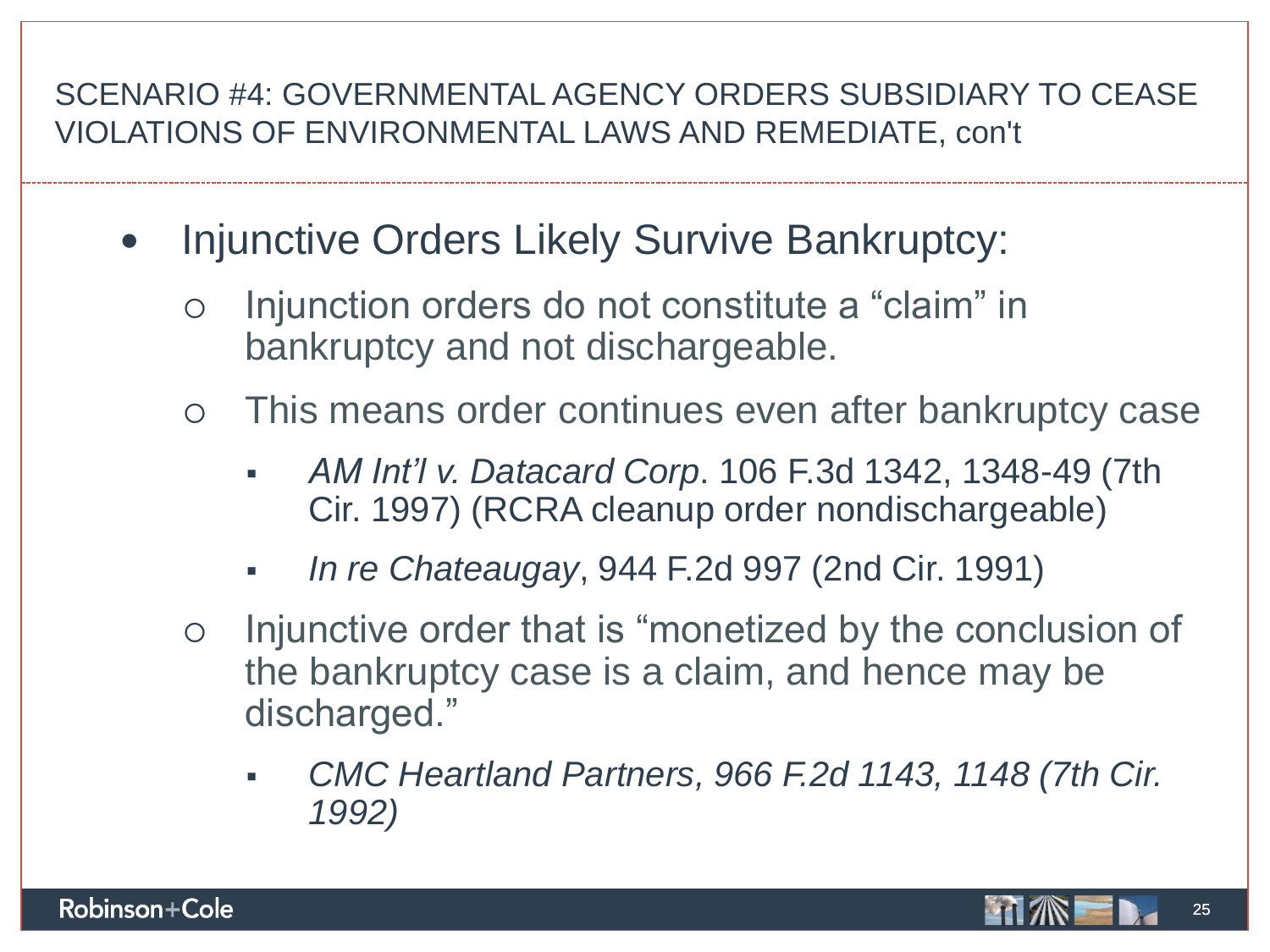### **The Scenario**

- Your Company, a conglomerate, is looking to merge with Potential Partner
- Potential Partner is burdened by "dirty" businesses and related environmental liabilities
- Investment Banker propose packaging Your Company's dirty businesses with Potential Partner's dirty businesses and spinning it off to investors.
- What are the potential risks?

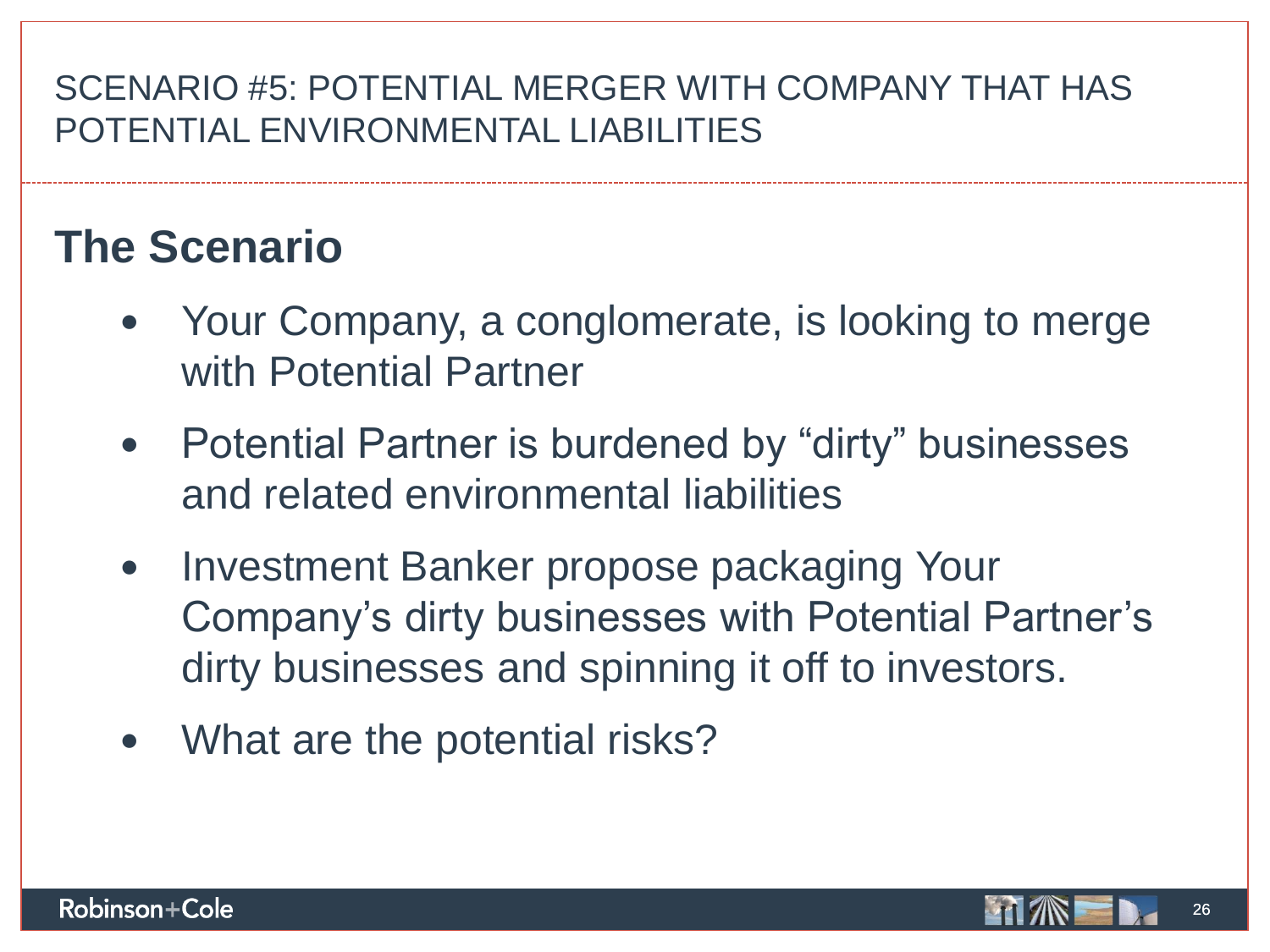Potential Bankruptcy Risks Involved with Spinning Off Entities with Environmental Liabilities

> *Tronox Inc. v. Anadarko Petroleum Corp. (In re Tronox Inc.), 503 B.R. 239 (Bankr. S.D.N.Y. 2013)*



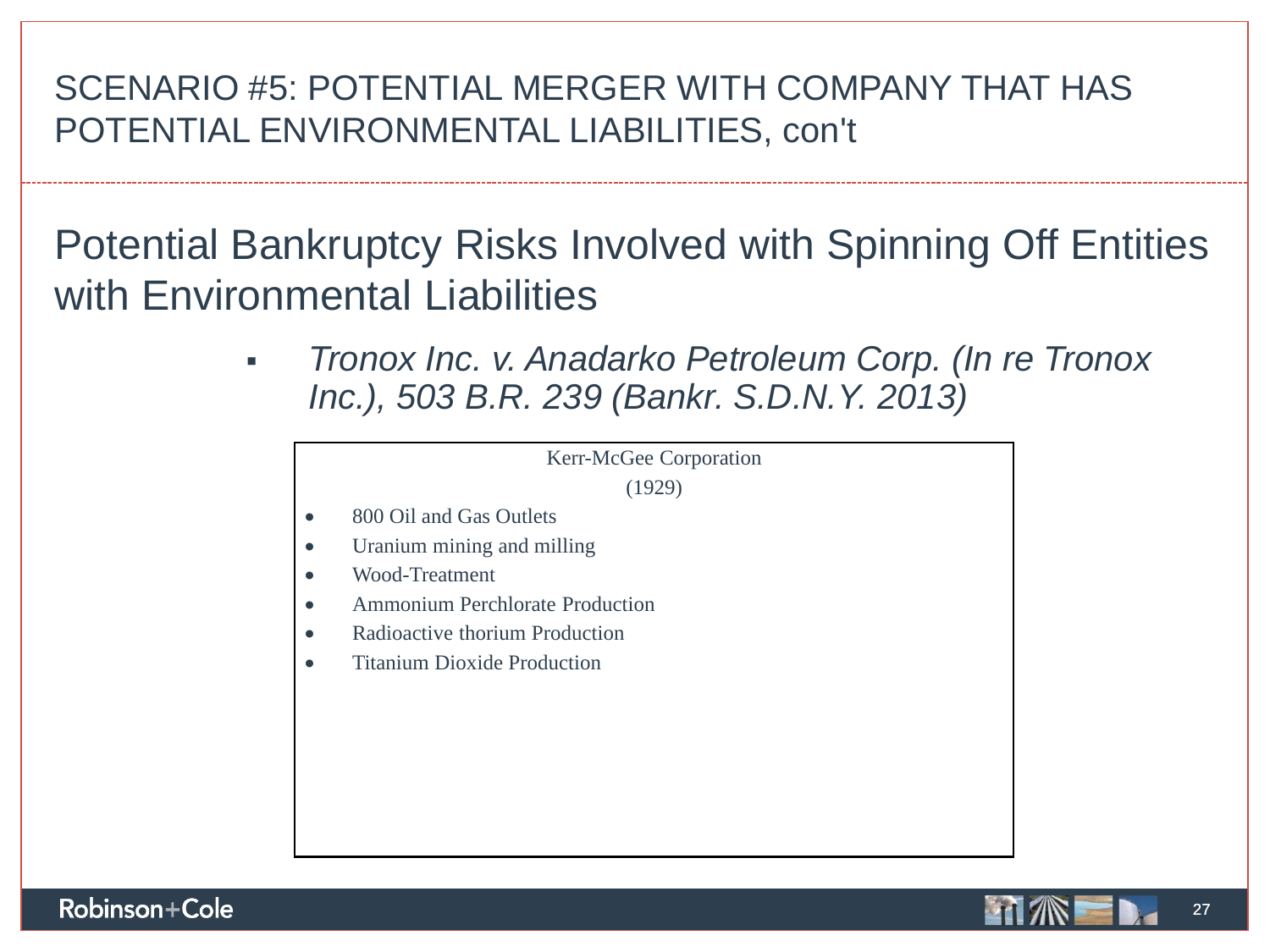|                                                                                                                       | 2002-2005                                                                                                   |  |  |
|-----------------------------------------------------------------------------------------------------------------------|-------------------------------------------------------------------------------------------------------------|--|--|
| Kerr-McGee Corporation                                                                                                |                                                                                                             |  |  |
|                                                                                                                       | Oil and Gas Exploration                                                                                     |  |  |
|                                                                                                                       | Operating Profits \$1.8 Billion<br>$\circ$                                                                  |  |  |
|                                                                                                                       | <b>Titanium Dioxide Production</b>                                                                          |  |  |
|                                                                                                                       | Operating Profits \$106 Million<br>$\bigcap$                                                                |  |  |
|                                                                                                                       | Enormous Environmental and Tort Liabilities                                                                 |  |  |
|                                                                                                                       | Annual Remediation Costs \$106 Million<br>$\circ$                                                           |  |  |
|                                                                                                                       | 40 Employees dedicated to Safety/Environment<br>$\circ$                                                     |  |  |
|                                                                                                                       | 2000-2005 Creosote Tort Liability Costs: \$98 Million<br>$\circ$                                            |  |  |
|                                                                                                                       | 2000-2005 Environmental Response Costs: \$1 Billion<br>$\circ$                                              |  |  |
|                                                                                                                       | 9,450 Pending Tort Claims<br>$\circ$                                                                        |  |  |
|                                                                                                                       | 2,700 Environmental sites in 47 states<br>$\circ$                                                           |  |  |
|                                                                                                                       | 7 Federal Superfund Sites<br>$\circ$                                                                        |  |  |
|                                                                                                                       |                                                                                                             |  |  |
|                                                                                                                       | Project Focus/Project Titan                                                                                 |  |  |
|                                                                                                                       |                                                                                                             |  |  |
| "There were sound business reasons for the corporate reorganizationThe E&P and chemical businesses would do better as |                                                                                                             |  |  |
| independent players in their respective markets than as a complex whole."                                             |                                                                                                             |  |  |
| Sale of Chemical Business: \$1.2 billion without Legacy Environmental Liabilities; \$300 million with them.           |                                                                                                             |  |  |
|                                                                                                                       | Series of complex transactions spanning about 3 years, costing Kerr-McGee \$22 million in transaction costs |  |  |
|                                                                                                                       |                                                                                                             |  |  |
|                                                                                                                       |                                                                                                             |  |  |
|                                                                                                                       |                                                                                                             |  |  |
|                                                                                                                       |                                                                                                             |  |  |



-------------



------------------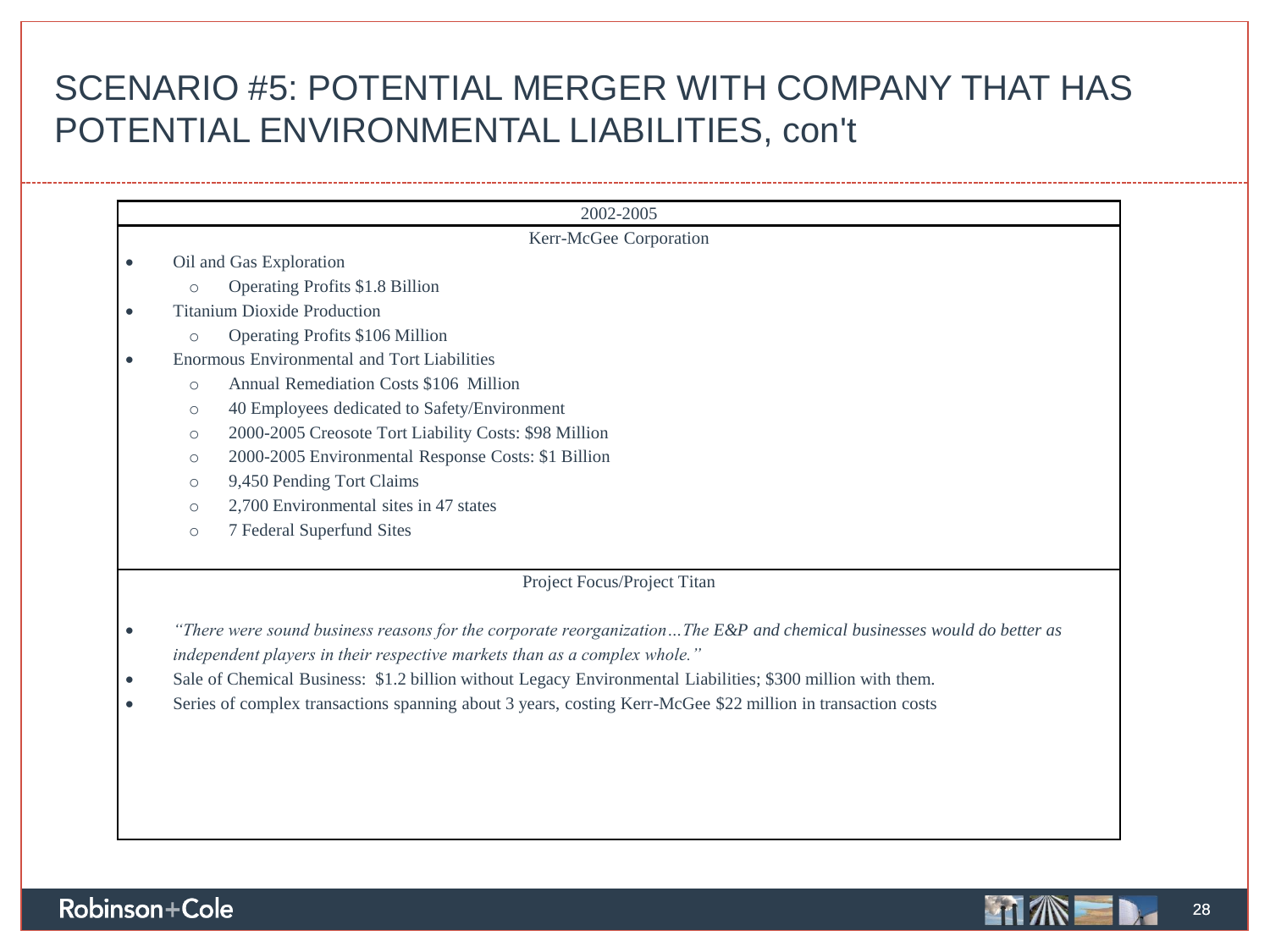| New Kerr-McGee                                            | Old Kerr-McGee                                                                                                                                                                                           |
|-----------------------------------------------------------|----------------------------------------------------------------------------------------------------------------------------------------------------------------------------------------------------------|
| (Andarko Petroleum Corp.)                                 | (Tronox Inc.)                                                                                                                                                                                            |
| Oil and Gas Exploration and Production                    | <b>Titanium Dioxide Production</b>                                                                                                                                                                       |
|                                                           |                                                                                                                                                                                                          |
| Assets                                                    | Assets                                                                                                                                                                                                   |
| Free of Legacy Liabilities                                | \$40 million in cash                                                                                                                                                                                     |
| Thriving Oil and Gas Exploration and Production Business. | Limited Indemnity from New-Kerr-McGee (capped at 7 years and \$100 million)                                                                                                                              |
|                                                           | Liabilities                                                                                                                                                                                              |
|                                                           | Legacy Environmental Liabilities                                                                                                                                                                         |
|                                                           | (plus millions in pension and employee liabilities)                                                                                                                                                      |
|                                                           |                                                                                                                                                                                                          |
|                                                           | Filed for Chapter 11 2009                                                                                                                                                                                |
|                                                           | Lawsuit Against New Kerr-McGee 2009                                                                                                                                                                      |
|                                                           | The Separation of Old and New Kerr-McGee was a Fraudulent Conveyance-<br>$\bullet$                                                                                                                       |
|                                                           | Intentionally fraudulent, with intent to "delay, defraud, and hinder" creditors efforts to pursue and<br>$\bullet$                                                                                       |
|                                                           | receive payment on claims"; and                                                                                                                                                                          |
|                                                           | Constructively fraudulent, where Old Kerr-McGee received less than reasonably equivalent value<br>$\bullet$<br>in exchange for the transfer of the Oil and Gas Assets to New Kee-McGee; was insolvent or |
|                                                           | became insolvent as a result of the conveyance; was <i>undercapitalized</i> as a result of the conveyance;                                                                                               |
|                                                           | and was <i>unable to pay its debts as they became due</i> as a result of the conveyance                                                                                                                  |
|                                                           |                                                                                                                                                                                                          |
|                                                           |                                                                                                                                                                                                          |
|                                                           |                                                                                                                                                                                                          |
|                                                           |                                                                                                                                                                                                          |
|                                                           |                                                                                                                                                                                                          |
|                                                           |                                                                                                                                                                                                          |
|                                                           |                                                                                                                                                                                                          |
|                                                           |                                                                                                                                                                                                          |
|                                                           |                                                                                                                                                                                                          |
|                                                           |                                                                                                                                                                                                          |